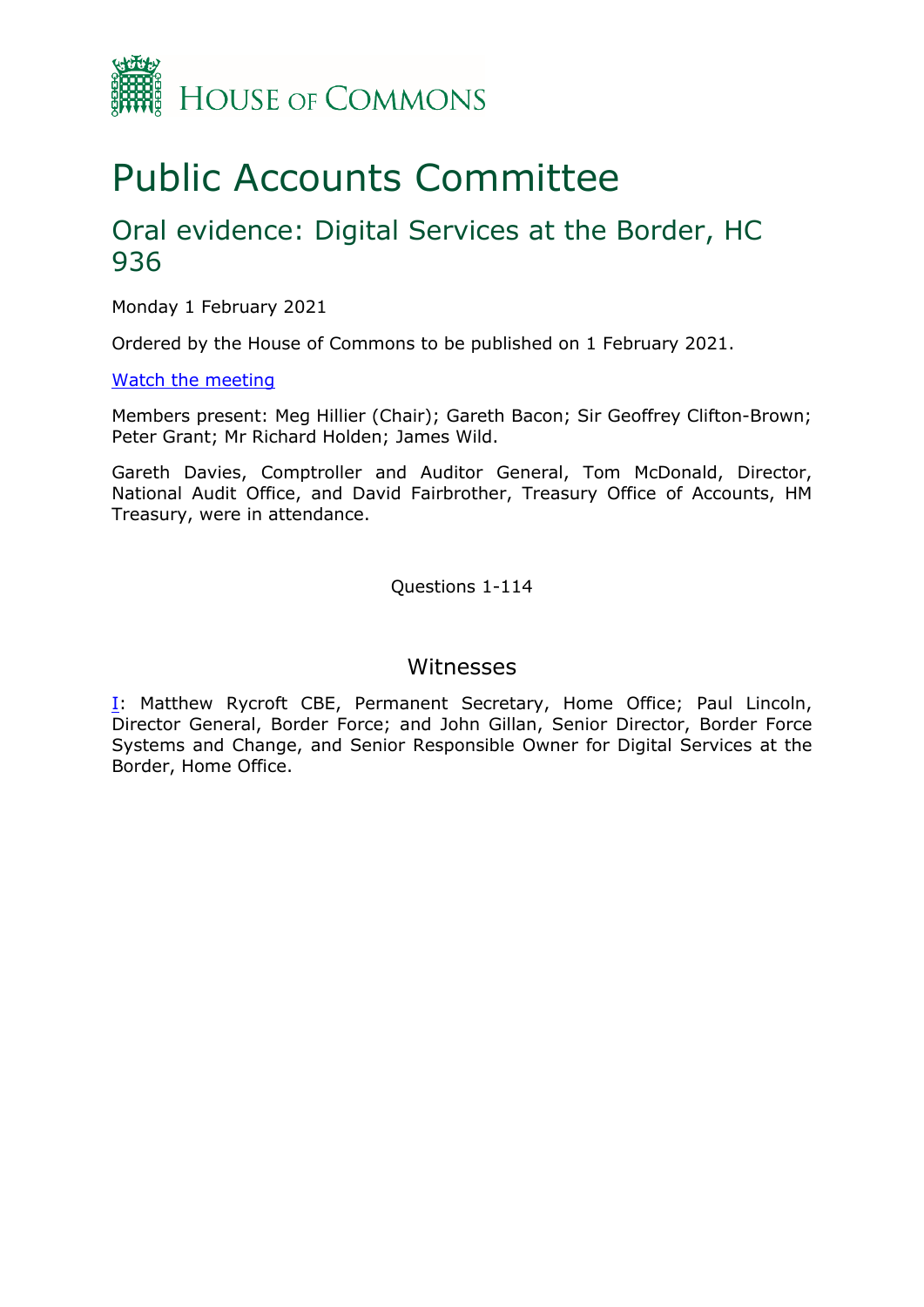

<span id="page-1-0"></span>Report by the Comptroller and Auditor General Digital Services at the Border (HC 1069)

# Examination of witnesses

Witnesses: Matthew Rycroft CBE, Paul Lincoln and John Gillan.

Q1 **Chair:** Welcome to the Public Accounts Committee on Monday 1 February 2021. Today we are looking at the Home Office programme, Digital Services at the Border, which is its latest effort to upgrade IT systems that protect us at the border by checking who is entering our country. This work began in 2003. It was reset a few times, in 2011 and 2014, and was supposed to have been delivered by 2019, so it has been, like a number of Home Office projects, beset by delays, cost overruns and missed deadlines. The Public Accounts Committee has been looking at this a long time. Indeed, members of this Committee, including me, have had a longer hinterland on this than all our witnesses. We are very concerned that the delays and issues are still there, and want to ask questions of our witnesses about why the delays have taken place. We particularly want to probe the extra costs to the taxpayer of these delays.

We have a few questions before we get into the main session. I welcome Matthew Rycroft, permanent secretary at the Home Office, which he joined last March; Paul Lincoln, director general of Border Force; and John Gillan, senior director for Border Force Systems and Change at the Home Office, so he is the senior responsible owner for this project.

Mr Gillan, I just want to be clear on when you started being responsible for the programme, because it was not in your biography.

*John Gillan:* I started as the SRO in December 2018.

Q2 **Chair:** And that was your first engagement with the project?

*John Gillan:* Yes, it was.

Q3 **Chair:** Thank you. Before we go into the main session, I want to ask you, Mr Rycroft, to give us an update on the data loss that was reported in January when tens of thousands of criminal records were lost. Can you update us on what the situation is right now?

*Matthew Rycroft:* Yes, I can, Chair; thank you for the opportunity. As the Policing Minister has set out in Parliament, the maximum number of records deleted in error over the weekend of 9 and 10 January were 213,000 offence records, 175,000 arrest records and 15,000 person records, but I can assure the Committee that the risk to public safety is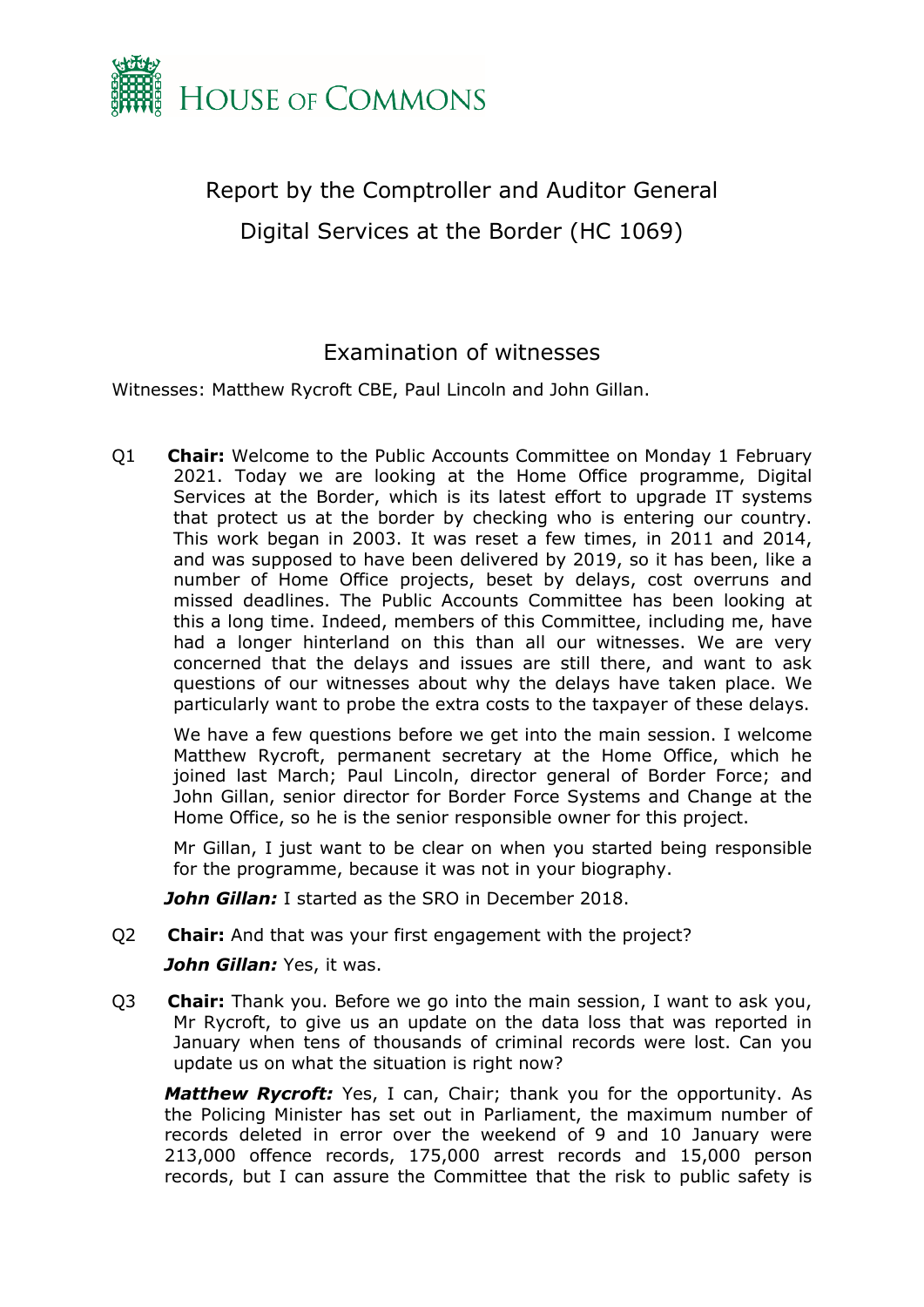

minimal. All those deletions relate to "no further action" cases. We are confident that the data is all recoverable, and we are in the process of recovering that data. I can also say that over 99% of the potentially deleted records are over 10 years old.

Q4 **Chair:** Can you be clear about what this information is? You say it is for offences that require no further action, but the point about having them on the database was because they were serious allegations, so this could include sex offenders, serious violent criminals and so on. Am I right?

*Matthew Rycroft:* The police national computer holds 13 million people's records. Anyone who has been convicted, cautioned or arrested in the UK has their details on that computer. It also includes 68 million vehicle records and 61 million driving licence records. There are all sorts of data on that computer. Our legal obligations require us to delete certain types of data regularly within certain limits. That is what was going on when some coding was erroneously put into the computer, with an impact over that weekend.

Q5 **Chair:** You tell us that it is all recoverable. Can you give us an idea of how fast that is going and where we are at this point?

*Matthew Rycroft:* Yes, the team working on this are working flat out. They are seeking to recover all the data as rapidly as possible, but as you would expect, they are taking great care in that process not to compromise either the data itself or the rest of the systems on the computer, so they are taking their time. It will take some weeks, but we will keep Parliament and this Committee updated as we make progress on that.

Q6 **Chair:** Basically, they have to cross-reference it with other systems to make sure that it has not been corrupted in the error.

*Matthew Rycroft:* Yes, exactly. I think it will take some time, but it is better to be safe than sorry, and better to do this in a way that allows full confidence that all the data has been recovered and has not led to any further glitches in the system.

Q7 **Chair:** I think we all appreciate it is important that it is accurate when it is put back on, but what about in between then and now? Is there a likelihood or a possibility that if a criminal with a serious allegation against them, but whose DNA, fingerprints or whatever are no longer available, were detained or arrested for a further offence, that could make a difference to whether they are caught?

*Matthew Rycroft:* As the Policing Minister set out to the Chair of the Home Affairs Committee on 27 January, the risk to the public is minimal, not least as police forces are able to work with other data sources, so they are not relying only on this computer. It is that assurance, which I can give you, that means that we can confident that we are going in the right direction on this one.

Q8 **Chair:** What you are saying, in mandarin terms, Mr Rycroft, is that there is a risk, but it is a small one, so you are all hoping that it does not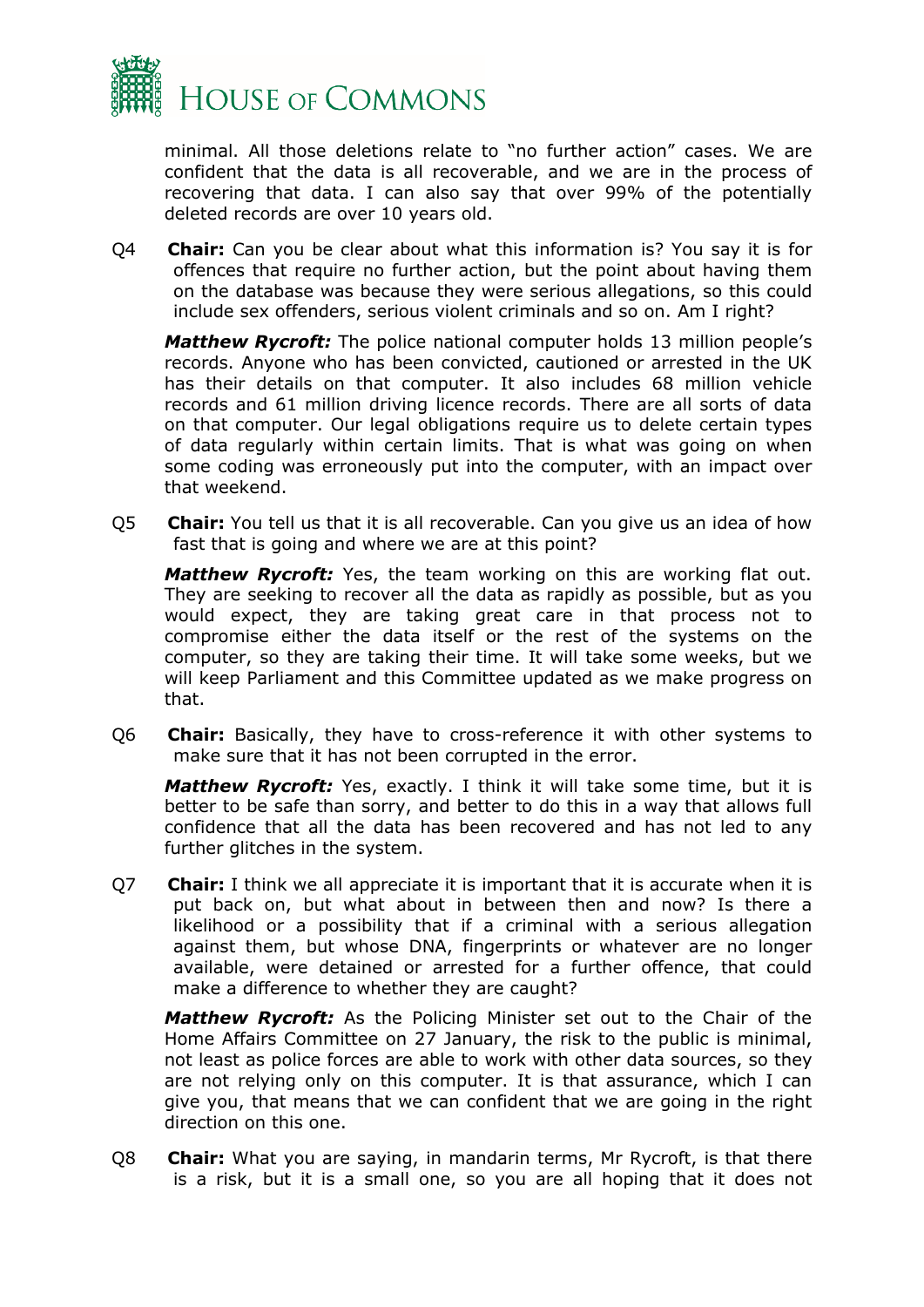

happen.

*Matthew Rycroft:* It is a minimal risk, and we are working as rapidly as possible to reintroduce the data back into the police national computer as quickly as possible.

**Chair:** We want to ask a few questions about the border issues as a result of covid and Brexit. We touched on this quite a bit last week, so I think Mr Lincoln is now up. Sir Geoffrey Clifton-Brown, if you would like to unmute, please.

Q9 **Sir Geoffrey Clifton-Brown:** Good afternoon, Mr Lincoln. Will you give us an update on how well the borders are flowing at the moment?

**Paul Lincoln:** Yes, of course, Sir Geoffrey. There was an extensive session on this about 10 days ago, as you said, Chair. One of the key things was the volume of trucks crossing each way. Ten days or so ago, that was about 80%; now we are reaching close to about 90% of the volume that we had seen the year before, so there is improvement on flows in both directions.

Q10 **Sir Geoffrey Clifton-Brown:** Are there any particular recurrent problems that need fixing?

**Paul Lincoln:** The largest issue, which we have just recently resolved, was to do with one of the HMRC systems, where the question of which destination a haulier might go to in France was problematic. That might sound relatively simplistic, but as you know, many hauliers might decide quite late in the day which destination to go to—either using a ferry or the tunnel—and therefore they might go either to Coquelles or to the port of Calais. People were putting in a single code, but might have switched to a different destination, which meant that on arrival in France they were therefore stopped for not having put in the right destination. We have agreed a fix with the French, which we think will reduce by about 50% the overall problems that we have seen with lorries going into France. That was the significant thing that we have done in the past 10 days or so.

Q11 **Sir Geoffrey Clifton-Brown:** Thank you, that is very helpful. Last time, we skirted over the whole issue of quarantine and tests. Has that now sorted itself out? Are lorry drivers—coming in and going out—with the right tests in advance?

**Paul Lincoln:** The key issue for hauliers is the one leaving this country and going into France, where they are required to have within 72 hours in advance a negative covid test. That includes the use of lateral flow devices, which we put in place collectively as Government in the run-up to Christmas. That is working well: 36 out of the 45 information and advice sites currently offer free tests to hauliers. Some of the larger companies, in particular supermarkets, are also doing testing at their own sites prior to hauliers leaving, to make sure that they are done outside Kent wherever possible, so there has been significant progress in that respect.

Q12 **Sir Geoffrey Clifton-Brown:** What about normal passengers coming into this country?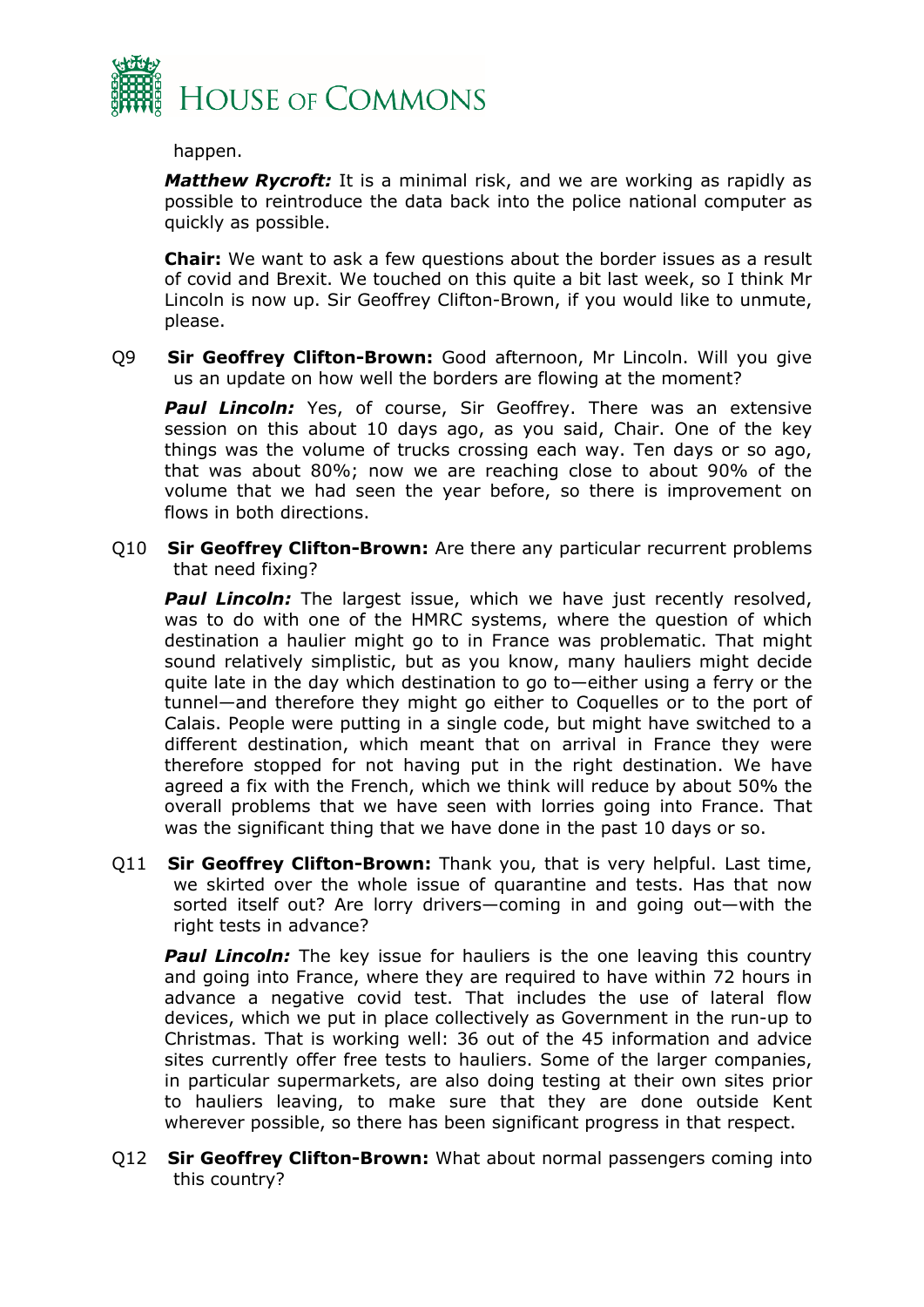

**Paul Lincoln:** For passengers coming in, on 18 January the Government introduced a pre-departure test, which is very similar—72 hours in advance. That was introduced with the potential to fine both individuals and carriers on that date. That has continued. There has been a very high level of compliance with that, with the carriers undertaking the first check. The other thing that has happened, today, is that from today the carriers are also responsible for the first check when it comes to the passenger locator form, so we should see fewer issues associated with that once people arrive in the UK, as well.

**Sir Geoffrey Clifton-Brown:** That is really helpful, thank you, Mr Lincoln. Thank you, Chair.

Q13 **Chair:** On the passenger locator forms, are you saying that it is the carrier—your airline, if you are flying to this country—that needs to check that you are where you say you are when you fill out that form?

**Paul Lincoln:** There are two parts to this, Chair. As of today, the carrier will check both the passenger locator form—to make sure that you have completed one—and that you have a negative covid test before you board a plane. There are a number of small exemptions to that, but broadly speaking those are the terms. When people arrive back in the UK, assuming that they have done that, there is still a check that we do—spotchecking—to ensure that they are complete.

Then, as you know, the subsequent processes to that will be that the Department of Health and Social Care's isolation assurance service will refer people on to be further called, emailed or texted and also passed on to the police for further action, if required.

Q14 **Chair:** So practically for your staff it is not much different if a form is being checked by airlines. There will be a spot check, as you would have with other documents, and then once they are through the border they are no longer your responsibility.

**Paul Lincoln:** That is right, Chair. We would expect it to be a slightly reduced burden on our staff, because we would expect to see fewer cases where people do not have a passenger locator form in the first instance.

Q15 **Chair:** Okay. In response to Sir Geoffrey, you talked about the volumes being 90% of what they were this time last year. Can we be clear about which volumes you were talking about? Was that people, vehicles or goods?

**Paul Lincoln:** In response to Sir Geoffrey's question, the volumes of freight are about 90% of what they were in the sense of lorries going backwards and forwards. When it comes to passengers, it is the reverse: it is about 90% down on where we were in previous years.

Q16 **Chair:** I was going to say. In terms of goods, do you know what percentage of those lorries are going backwards and forwards empty now, compared with when we spoke 10 days ago?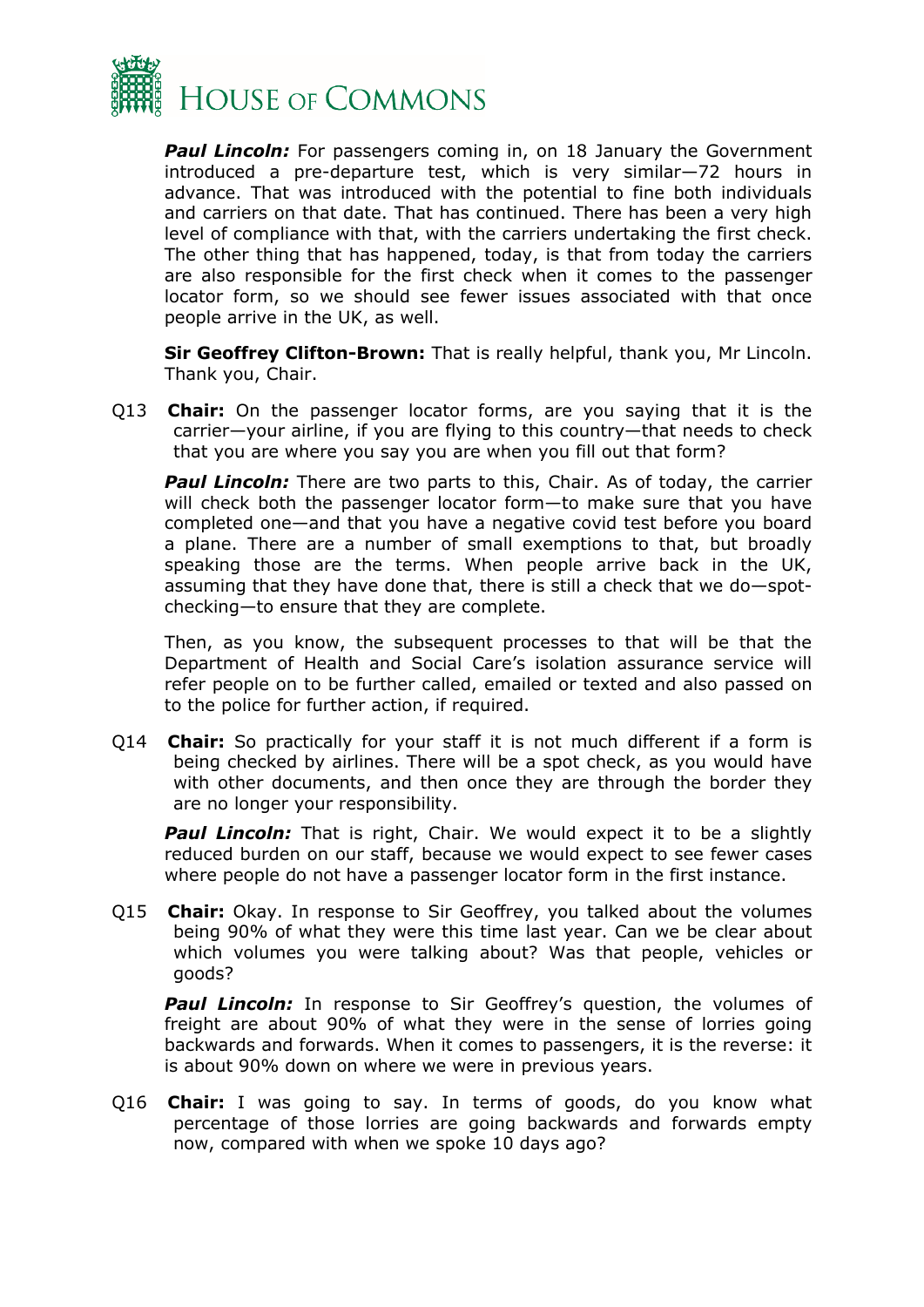

**Paul Lincoln:** It is approximately 50% which are going out empty. Normally 40% or so would have gone out empty in previous given years, and of course some of that is around supermarkets and others who bring in food and then they will go back empty in the other direction.

Q17 **Chair:** Okay. Have you got any update on the GB-Northern Ireland routes? I know they are more HMRC than yourselves, but is there any impact on you? We are still hearing concerning reports about what is happening in Northern Ireland.

**Paul Lincoln:** From our perspective, the way the Northern Ireland protocol works, as in many other scenarios, is that we get requirements from HMRC on a risk or otherwise basis to go and check. We have done very, very few checks associated with the protocol.

Q18 **Chair:** Okay; I am aware that Jim Harra is leading on that. There have been some reports of European nationals who have pre-settled status and are resident in this country being stopped at the border by your officials and asked for proof that they have pre-settled status. Can you comment on the accuracy of those reports—I do not doubt them; it has obviously happened to some people—and whether it is a common occurrence? Could you be very clear about what exactly a European national arriving back to their home country—the UK—is expected to provide and what your officers are able to ask of them?

**Paul Lincoln:** The critical question here is whether or not someone is part of the EU settled status cohort, which means that under the withdrawal agreement they are not required to have additional certification at the border. Of course, routinely we would not stamp passports or intentionstest EEA nationals; the Government has published policy on that, but the Government keeps that under review.

We have not seen any systematic intentions-testing or any systematic processes in place, but we have reminded frontline officers that they should not be doing this when it comes to people in the EU settled status cohort. To be frank, we are more concerned as a Government about what we have seen in other directions where British nationals have been going into overseas countries and been either intentions-tested or had their passports wet-stamped. The FCDO have followed that up through their missions with other Governments overseas.

Q19 **Chair:** But that still raises the question that, if someone has settled status—you say you should not be asking someone at the border to prove they have settled status, and of course you do not need settled status until June of this year—how would you know whether they are part of the settled status scheme or not?

**Paul Lincoln:** We may come to some of this as we go through the Digital Services at the Border questions. As we go forward, one of the things which the programme will do is allow that to be done at the front desk. At the moment, one would have to go from the front desk into the back office to check the systems to do that. What we are doing more of, though—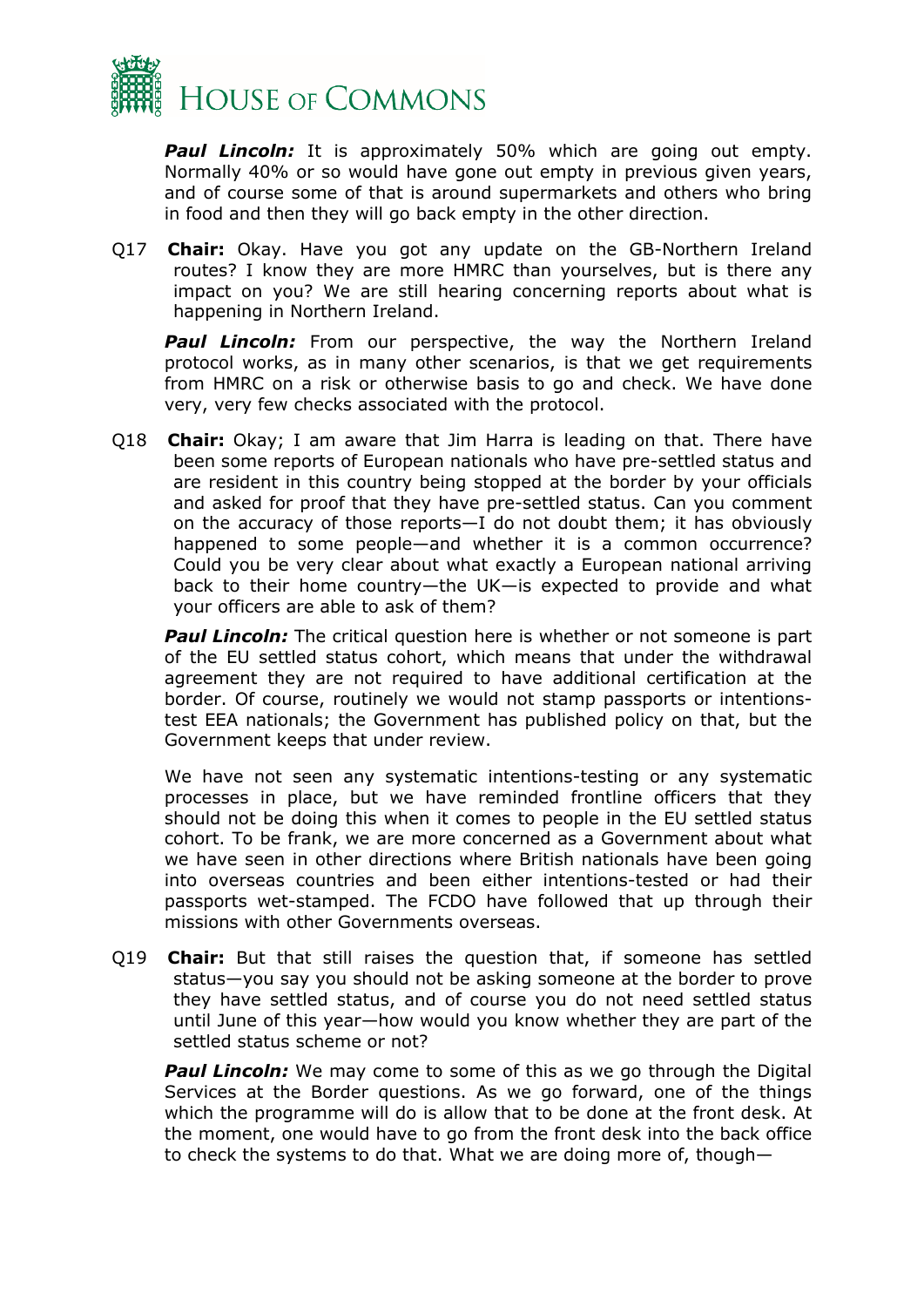

Q20 **Chair:** Just to be clear, you are checking, but on what grounds—the feelings of the officer on the front level?

**Paul Lincoln:** What we are doing is questioning, more routinely across the board, whether people are coming to the UK for purposes which they think are relevant with the lockdown scenario that we have got. We have seen cases where people have said, "We wanted to go to the new year's fireworks in London and we booked a hotel along with family and others", which is clearly against the laws in place in this country at the moment.

**Chair:** So it's the general conversation you have: "What are you here for? Are you having a holiday" And in that case, if you have a suspicion, you then go back to check. Well, that's still quite interesting—I have a very high number of EU nationals who are resident and long-term resident in my constituency. Thank you for the information.

Q21 **Mr Holden:** In terms of our having left the European Union, and ahead of some pretty big events that we obviously have coming up in the UK, with the G7 being in Cornwall, have any of the changes from our not being in Europol in the same way impacted on our ability to improve services and assist with stopping criminal movements around the world? What impact has it had?

*Matthew Rycroft:* If I may, I will begin the answer to that question, Mr Holden, and then hand over to Mr Lincoln. The short answer to your question is there has been no impact. The checks that, before the end of the transition period, were done through SIS II, Schengen Information System II, are now being replaced, like for like, by checks through Interpol. That is exactly the system that the UK used before 2015 with EU member states and it's the system that we have carried on using even since then with other countries. So those methods are tried and tested and, as you would expect, there is no detriment to the security of the country.

**Mr Holden:** Mr Lincoln, do you have anything to add to that?

*Paul Lincoln:* The Committee took some evidence from me on this the last time we had a discussion. As the Chair knows intimately well, the deal that was done by the Government with the EU maintained significant amounts of law enforcement co-operation—critically, including systems such as PNR—as part of that process, and the permanent secretary has just described the situation in accordance with SIS II.

Q22 **Mr Holden:** There is, though, a concern—this has been reported widely that it does take time for information to be uploaded to these systems. Is that something that you are concerned about, especially with such a major international event happening in the UK?

**Paul Lincoln:** The National Crime Agency made improvements to their ability to upload data from Interpol systems back in 2019. As I said to the Committee last time, the NCA are the lead for this, but they have an automated process, which means that it's not a significant amount of time before these alerts from Interpol make it on to border systems.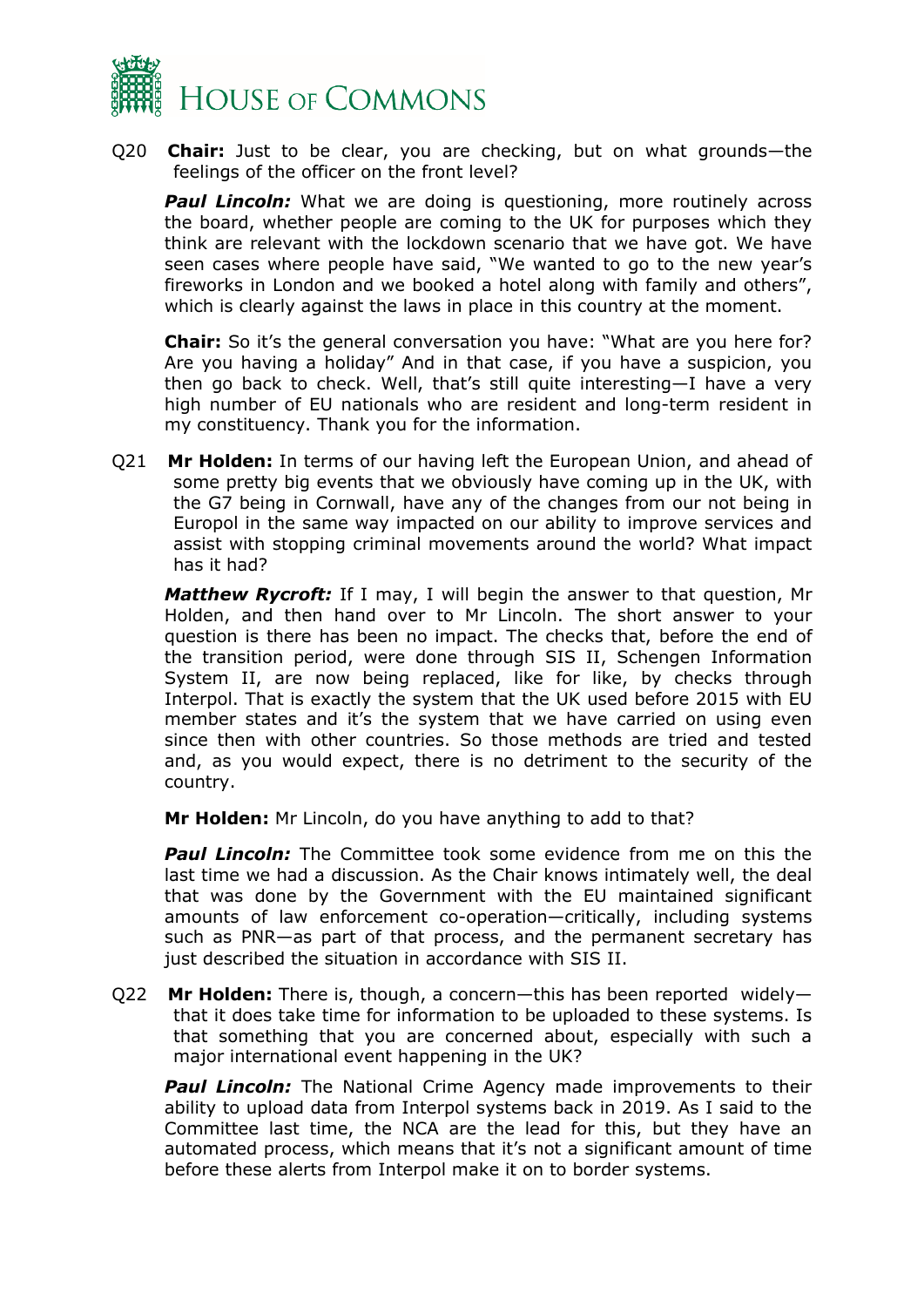

Q23 **Mr Holden:** What I was meaning was more the uploading from local officers on the ground. Doesn't it take days for local officers to get information on to the Interpol system? And then, obviously, that has to be uploaded and communicated through to the UK, so are there not concerns around that? We are looking, potentially, at days of delay here, aren't we?

**Paul Lincoln:** I am not in a position to comment about what individual member states or other countries do in terms of their own uploads on to Interpol systems, but as I said to the Committee a week or so ago, once it is on to an Interpol system, it is quick to respond—to come on to a UK borders system.

**Mr Holden:** All right. Chair, back to you.

Q24 **Chair:** I want us to be clear, though, Mr Lincoln. Last week, or the week before, when we saw you, you were clear: you said you didn't think there was a risk to the UK, because the information on SIS II would be available through other routes. But you have just acknowledged there, with Mr Holden, that there can be delays with other countries uploading that information, so there can be a time lag with that information that wouldn't have been there with SIS II. When we were a member of SIS II, it was instantaneously that we could access that information, because it was all uploaded to all countries at the same time.

**Paul Lincoln:** The difference there is that it could be a matter of hours or whatever for any country to upload on to whichever system it happens to be—whether that is SIS II or whether it is Interpol—and that is not something that we have control over. Once it is on to those systems, it is a short period of time before it is on to a borders system back in the UK.

Q25 **Chair:** Can we just be clear? Is there any time difference between SIS II uploads or pick-up from the UK borders system, and the interface with Interpol?

**Paul Lincoln:** Obviously, we don't have a SIS II upload anymore. In fact, there are no SIS II records on UK systems anymore.

Q26 **Chair:** Yes, but I'm comparing what was extant on 31 December and what is the situation now, when using Interpol only.

*Paul Lincoln:* I think the difference between the two, to get on to the frontline, is little, if any, but if it would be helpful, I can write to the Committee, setting out what that would be.

**Chair:** That would be very helpful, because there has been a lot of discussion about this. It would be very helpful to have your clear perspective and clarity in a letter, so thank you very much for that. We are now moving into the main session, and I am handing over to Mr Peter Grant MP.

Q27 **Peter Grant:** Mr Rycroft, could you explain to us what the objectives of the Digital Services at the Border programme are? What difference will it make to border control staff and to passengers crossing the border?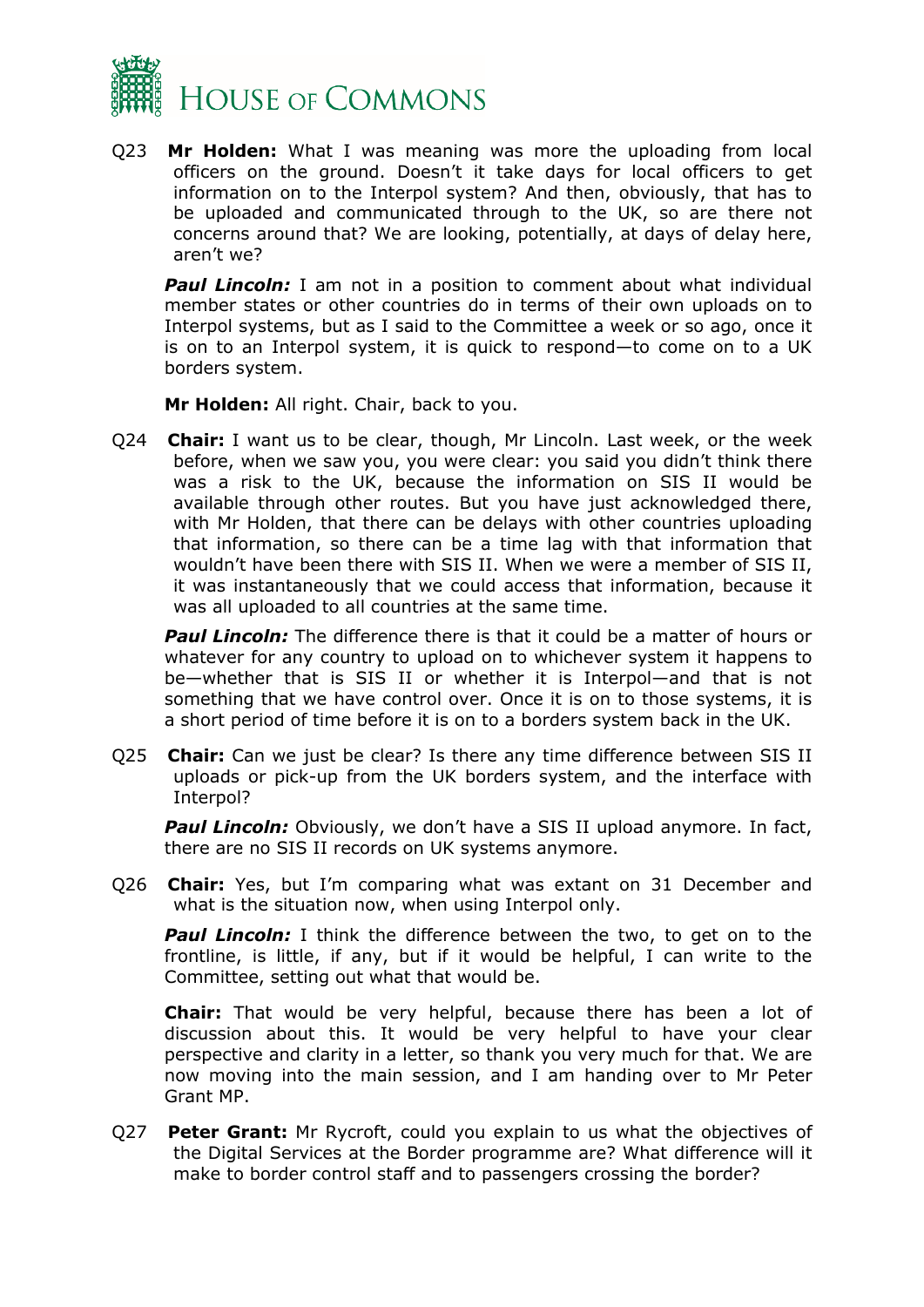

*Matthew Rycroft:* Yes. The Digital Service at the Border programme will make the UK safer and it will improve the flow of legitimate people and goods over the border.

Q28 **Peter Grant:** Thank you. Given that it hasn't been implemented yet and it is seriously behind schedule, does that mean that we are less safe than we should have been?

*Matthew Rycroft:* No, because we have continued to invest in the existing systems, and we will carry on doing that until the full benefits of the DSAB programme can be realised.

Q29 **Peter Grant:** What lessons have you learned from the previous attempts to implement either this or similar systems? There have been a number of false starts over almost 20 years now. What have you done differently this time to make sure that those mistakes aren't repeated?

*Matthew Rycroft:* That is a question that we ask ourselves regularly, Mr Grant. I would boil it down into scope, governance and deliverability. On scope, the big issue that was brewing up between 2014 and 2019 was an expanding scope, for reasons that we can come on to. In 2019, Mr Lincoln quite rightly decided to reset programme and to reduce the scope.

At the same time, the Department strengthened, according to the National Audit Office, our governance of the programme, bringing in greater technical expertise and dealing with risk in a stronger way. All of that has led to a higher level of confidence, again expressed by the National Audit Office, in our ability to deliver the programme. There are all sorts of lessons that we seek to learn the whole time, but those are three big ones from the need to reset this programme back in 2019.

Q30 **Peter Grant:** What impact has the failure to deliver on time had on national security?

*Matthew Rycroft:* It has not had an impact on national security, although, as the National Audit Office said, it has had an impact on our budget.

Q31 **Peter Grant:** Thank you. We may come on to the cost implications later on. Mr Lincoln, what impact has there been on your staff and the fact that they are still using systems that, in some cases, are over 20 years old, compared with the new system?

**Paul Lincoln:** I refer, in some ways, back to what Mr Rycroft said, in that, effectively, the staff in Border Force are continuing to use the same systems that they had in place, so they have seen little effect. It is no less safe for this country as a result of where we are with the systems being in place.

We would have liked to have had some of these other systems in place more quickly, because from a frontline user perspective there is a better experience, and to have included some slightly easier things to do. For example, when a response to somebody comes up, it would show you not only their date of birth—this sounds like quite a simplistic thing—but their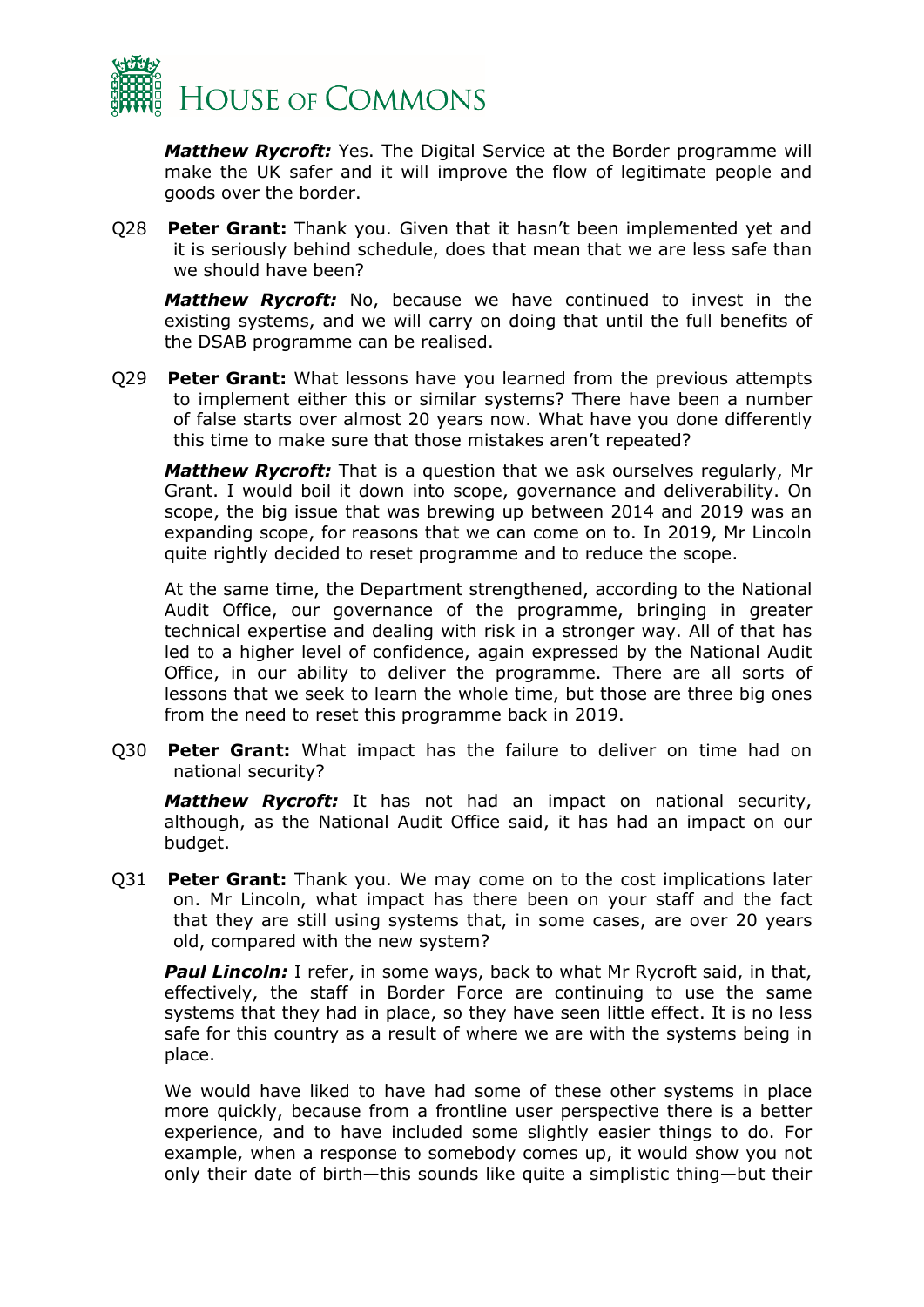

age, which means that if you are operating at speed or under pressure, you can think about those things a little more clearly.

Q32 **Peter Grant:** Has there been any impact on the travelling public? Has it caused any unnecessary delays for people, with people being stopped who shouldn't have been, for example?

**Paul Lincoln:** I would not classify it in those terms, Mr Grant, although one of the benefits of the programme is that there will be fewer false positives in the future—in terms of the potential number of people who could be thrown up by a search result—as the algorithms will be better, to try and follow that through. But there are no greater numbers than currently of people who would be stopped unnecessarily.

Q33 **Peter Grant:** I am not quite following that. You are telling me that the new system will throw up fewer false positives, but you seem to be implying that it will lead to fewer people being stopped who shouldn't have been stopped. What are you doing with the false positives just now? Do you not have to stop somebody and check before you realise they are false positive?

**Paul Lincoln:** Somebody may be stopped and questioned, but you would rapidly understand, through that process, whether or not that somebody ought to be let through or not. From a security perspective, we would much rather be in that perspective than the alternative.

Q34 **Peter Grant:** To be clear, do you expect to see a reduction in the number of people who are stopped and questioned, even very briefly, before being allowed to carry on with their journey?

**Paul Lincoln:** There may be a small reduction in the number of people. This isn't a major problem, I should say, but you would expect there to be a very small reduction in that sense.

Q35 **Peter Grant:** Thank you. Mr Gillan, can you tell us whether the programme had delivered any practical benefits by the time of its intended implementation in March 2019?

**John Gillan:** The border crossing capability, which will ultimately replace the warnings index was in its *[Inaudible]*. We had that number of pilot sites. We also delivered certain capability in the inter. Although we have not continued with that, because it no longer fitted in *[Inaudible]*—the model that we were looking for, in terms of our targeting, intelligence and other programmes within the Home Office.

**Chair:** Mr Gillan, we are having problems with your sound. You are intermittent and we can't hear you. Mr Grant, may I suggest that you carry on with questions to another witness? Mr Gillan might have to cut out and rejoin us, to sort out his sound. Mr Grant, I will throw back to you, and Mr Gillan, we will bring you back in after you log out and back in again.

Q36 **Peter Grant:** Thanks, Chair. I think it may be a syncing problem. I was able to hear Mr Gillan, even when he was not speaking, and then he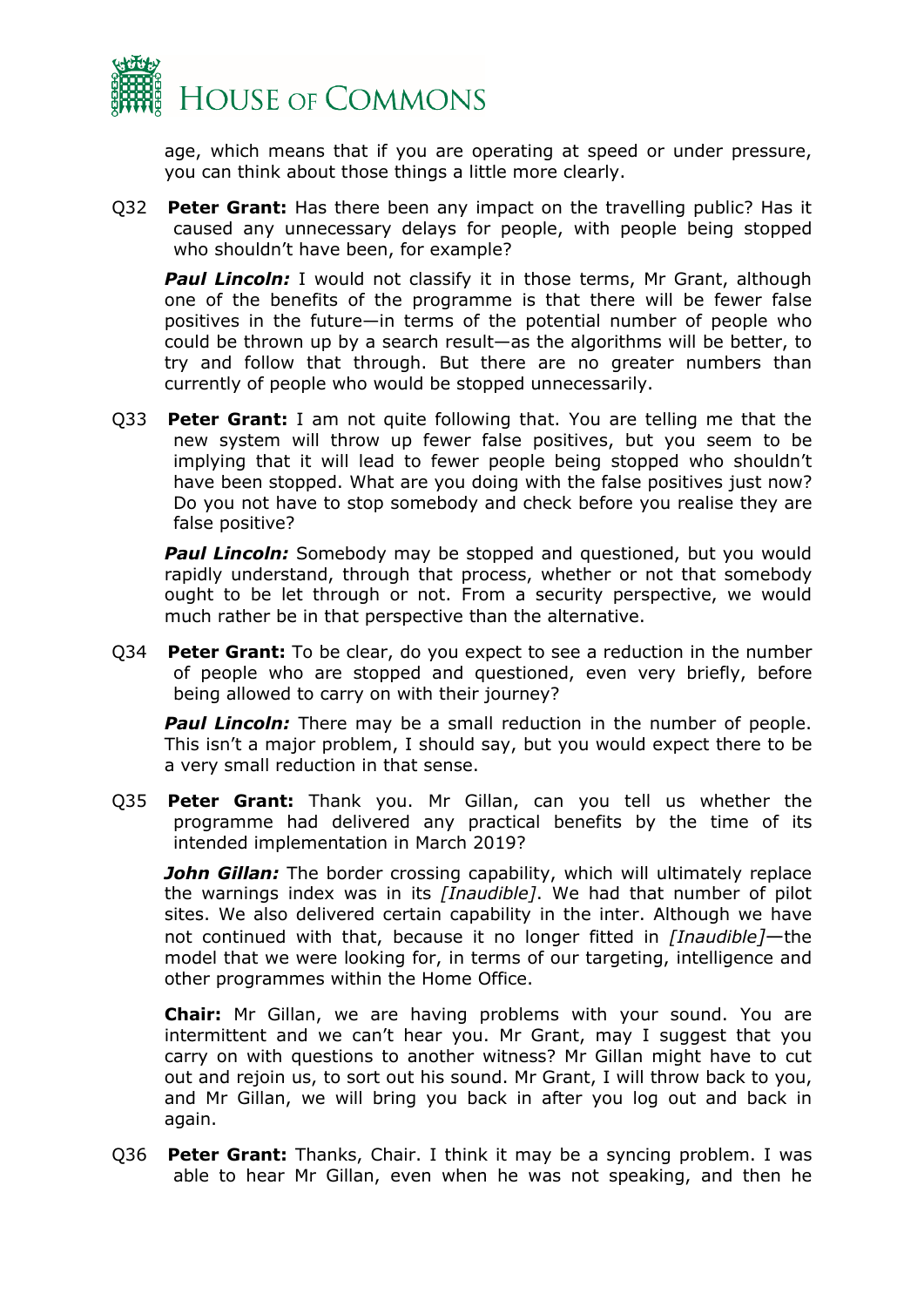

carried on speaking. It may just be about synchronising the picture and the sound.

I will move on to Mr Rycroft for now. Mr Rycroft, why did the Department fail to deliver any of the three planned systems by the intended delivery date of March 2019?

*Matthew Rycroft:* As Mr Gillan was attempting to say, there was some delivery before the reset in 2019, so it is not as if the money spent before that time was wasted, although we accept that there is much more to do to ensure full delivery now. The roll-out of Border Crossing now, for instance, is because of the work that was done before 2019. Some of the capabilities that were in the existing programme, which we took out of scope as part of that reset, are being delivered through other programmes. Those programmes have had, if you like, a head start as a result of that work. I am referring in particular to the Advanced Freight Targeting Capability and Advanced Border Control, both of which are being built on by a programme called Cerberus, which has had some benefit from the initial work of the Digital Services at the Border programme.

Q37 **Peter Grant:** There does seem to be a common theme, which I think the Chair referred to at the start of the session, with the Home Office and big technology projects not being delivered on time, to scale or, very often, to budget. What is the problem with the Home Office and technology projects?

*Matthew Rycroft:* As I said, I think the three big things are about scope, governance and deliverability. The really big one, I would suggest, is scope. The huge lesson that we are learning from this programme, and which the programme itself learned through its reset, is to ensure that you do not have scope creep, so that the scope continues to be doable and achievable even when circumstances change. Circumstances did change in relation to this programme in a very big way: the UK voted to leave the European Union; the Government changed the way in which data is classified, in terms of different security levels; and the Home Office changed our approach to intelligence and targeting, including in relation to the border. It was seeking to deal with all sorts of changes to scope. My predecessors were quite right in 2019 to reset, to narrow the scope back to something deliverable. I am pleased to say that, as the National Audit Office found, confidence on deliverability is now significantly higher.

**Peter Grant:** I think we have Mr Gillan back. Can you hear us now Mr Gillan?

*John Gillan:* I can hear you. Can you hear me?

Q38 **Peter Grant:** Yes; thank you for that. Mr Gillan, in May 2016 the Department wrote in a Treasury minute that Advanced Freight Targeting Capability would be delivered in 2017 and that Border Crossing would be rolled out nationally by 2017. Just a year later, it was supposed to be done, but it has not happened. Why were assurances given in 2016, which failed to be delivered so soon afterwards?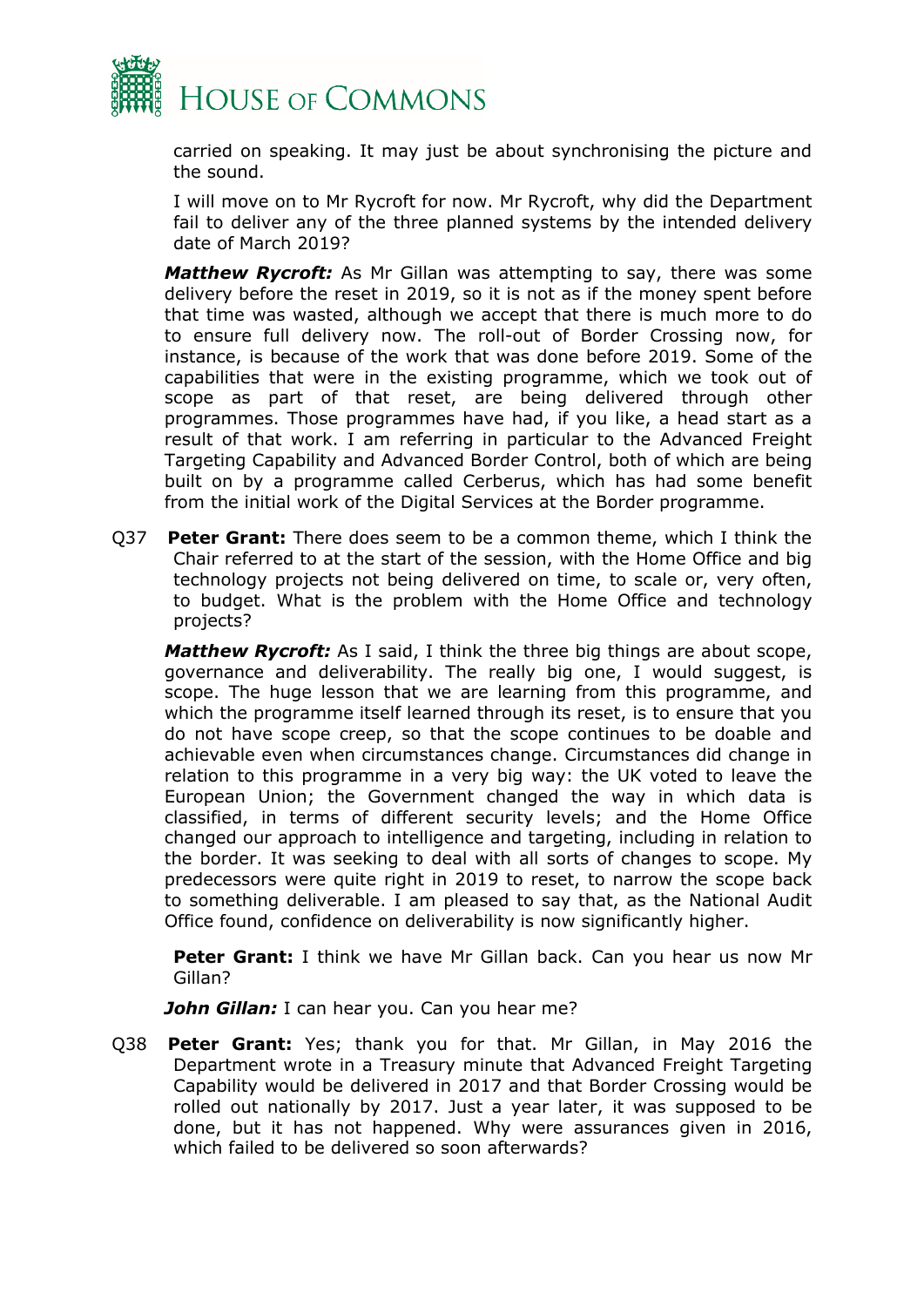

*John Gillan:* Thank you, Mr Grant. There were a number of factors that affected the delivery. The major ones included the decision to leave the European Union, which changed some of the requirements for border crossing. We knew that was going to come about, but it took some time before we finalised what those requirements were going to be.

In respect of the Advanced Freight Targeting Capability, there was also a strategic step change in the way in which we were going about utilising our intelligence and targeting data. AFTC was designed to focus solely on freight, but to provide a much richer picture with regard to our intelligence and our targeting capability it was decided that we needed a system that would link both the people's side of our data and our freight data. The AFTC became something that wasn't going to do that, because it was a siloed system specifically designed for freight only. The capability itself did go live with certain carriers and, as I mentioned earlier, that capability is being utilised as part of the way forward in bringing together the freight and people data into the one space.

Q39 **Peter Grant:** Clearly, at the time that the Treasury minute was issued in May 2016, nobody knew what the result of the referendum the following month was going to be. Had you made contingency plans at that point as to what changes you would need to make if there was a vote to leave in the referendum?

**John Gillan:** In the planning that we had made about what our border crossing was going to be, we knew that we wanted an integrated system, but there are interfaces that now operate within that system that are very specific to the requirements since we left the EU. This links in to the emergence of the Future Border and Immigration Scheme, which is the new system that developed the six interlocutors that we are having to put into place—those new interfaces. They were not actually finalised until December 2018, but we were trying to work out what they would be as we approached that time. We knew they would be different, but we needed to wait for them to be finalised before we could implement them, in terms of the technology that we required to be put in place for border crossings.

Q40 **Peter Grant:** I do not know whether you heard one of the comments that the permanent secretary made as you were reconnecting, but he referred to the problems that had been caused by a Government-wide decision to change the way to classify information, and I think the confidential classification was removed all together. The Government had decided to do that before this programme started in April 2014, so why didn't you make plans from the beginning for information to be classified according to the new system rather than according to the previous system?

*John Gillan:* One of the things that we were taking into account at the time was how we would best do that. It wasn't clear at that point that we were going to have to move from treating all the data as either official or confidential to a position where we would have to treat a significant amount of data as secret. We knew that the implications of that were going to be expensive, in terms of having to create the systems that would safeguard secret data. So, we engaged in a process of discussion with the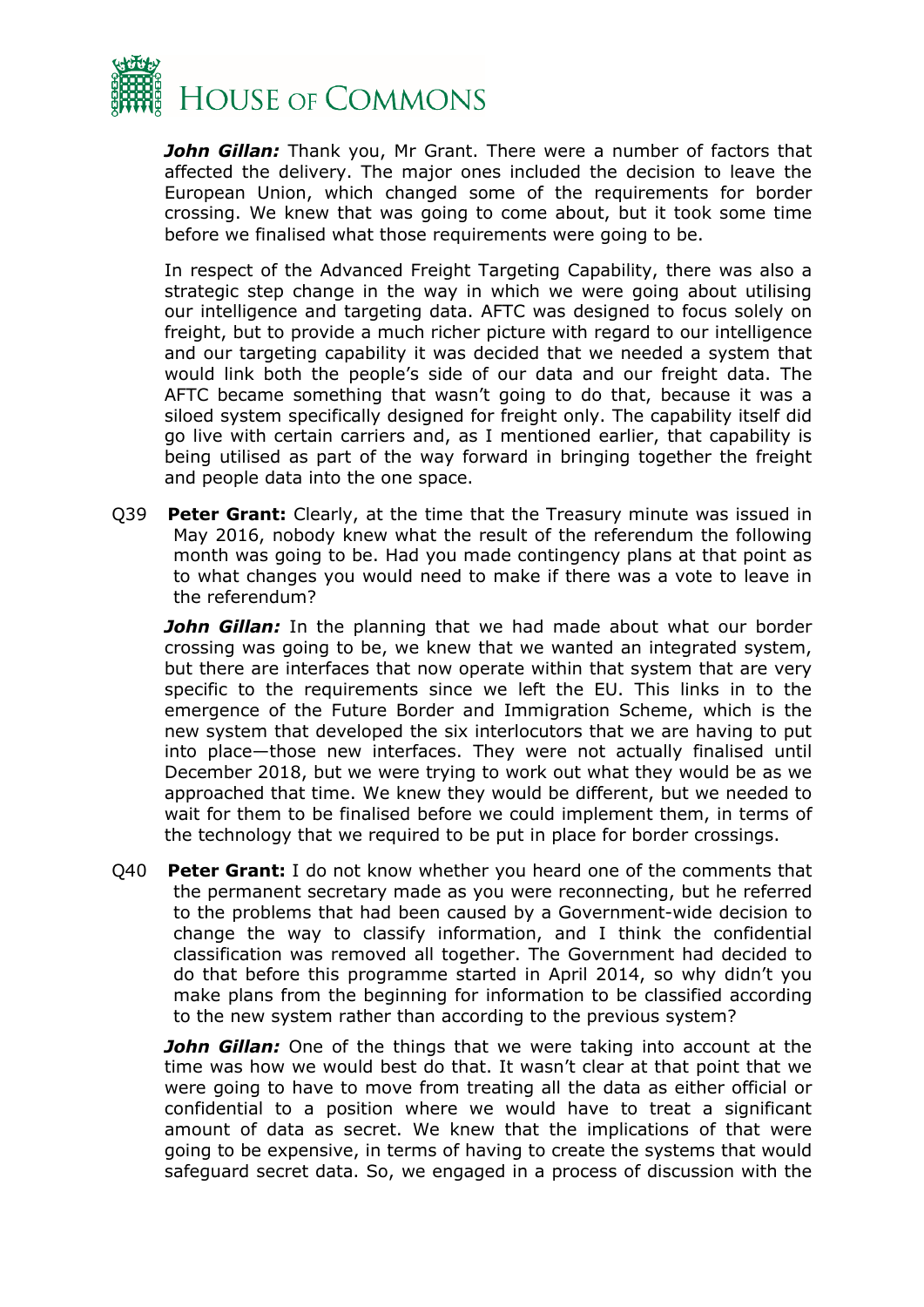

data owners, to see whether there were other methods for doing that and whether we could keep the data below secret level. We came to the conclusion in discussions with them that that was not possible.

We then looked at whether, in storing that secret data, there would be provision with other Government Departments, rather than going down the more expensive route of having to build our own data centre in which to house it. We did that: we explored with Departments like MOD and GCHQ. They were reluctant to mix different datasets at that level, because they thought that would complicate processes. Therefore, by the end of 2015, the programme had taken the decision that it would be necessary for the Home Office to build its own data centre to manage that secret data. It was right for us to take the time to ensure that we did not immediately look to implement what was, in the end, an expensive option, and explored options that might not cost as much as creating our own data centre.

Q41 **Peter Grant:** Why did those implications and discussions between Departments and so on not happen before the Government announced their decision? Did the Home Office or the MOD, as far as you know, make representations about the potential difficulty that that decision might cost them before it was announced?

**John Gillan:** The policy decision to change the way data was classified was made in 2012. The implementation of that was in 2014; the programme—DSAB—was only set up in 2014. Once the programme was set up and was looking at its objectives, we got into the real consideration of what the implications would be for us and what the solutions might be.

Q42 **Peter Grant:** I have one further question and then I will hand back to the Chair. Do you anticipate a requirement for significant additional capacity in the systems as a result of our exit from the European Union?

*John Gillan:* I do not know if I would anticipate it being a result of our exit from the European Union, but pre-covid, the growth in the volume of passenger traffic certainly indicated that we needed to make provision for that going forward. We have built in provision for that within border crossing and the new watchlisting capability that we are developing, yes.

Q43 **Chair:** I want to come on to the sad litany of failures in your Department, Mr Rycroft. We have seen problems with the emergency service network and e-Borders. Those big, technical projects done at scale seem to be a problem for your Department. I mentioned the emergency services network; perhaps we can use this opportunity to get an update on that programme. Can you tell us how things are going with that one?

*Matthew Rycroft:* Yes, Chair, but first of all, on the wider Home Office portfolio, it is absolutely right to acknowledge that there are some very big, very risky programmes within that portfolio, but it is also right to highlight some of our successes.

Q44 **Chair:** Okay. Try us and see if we agree.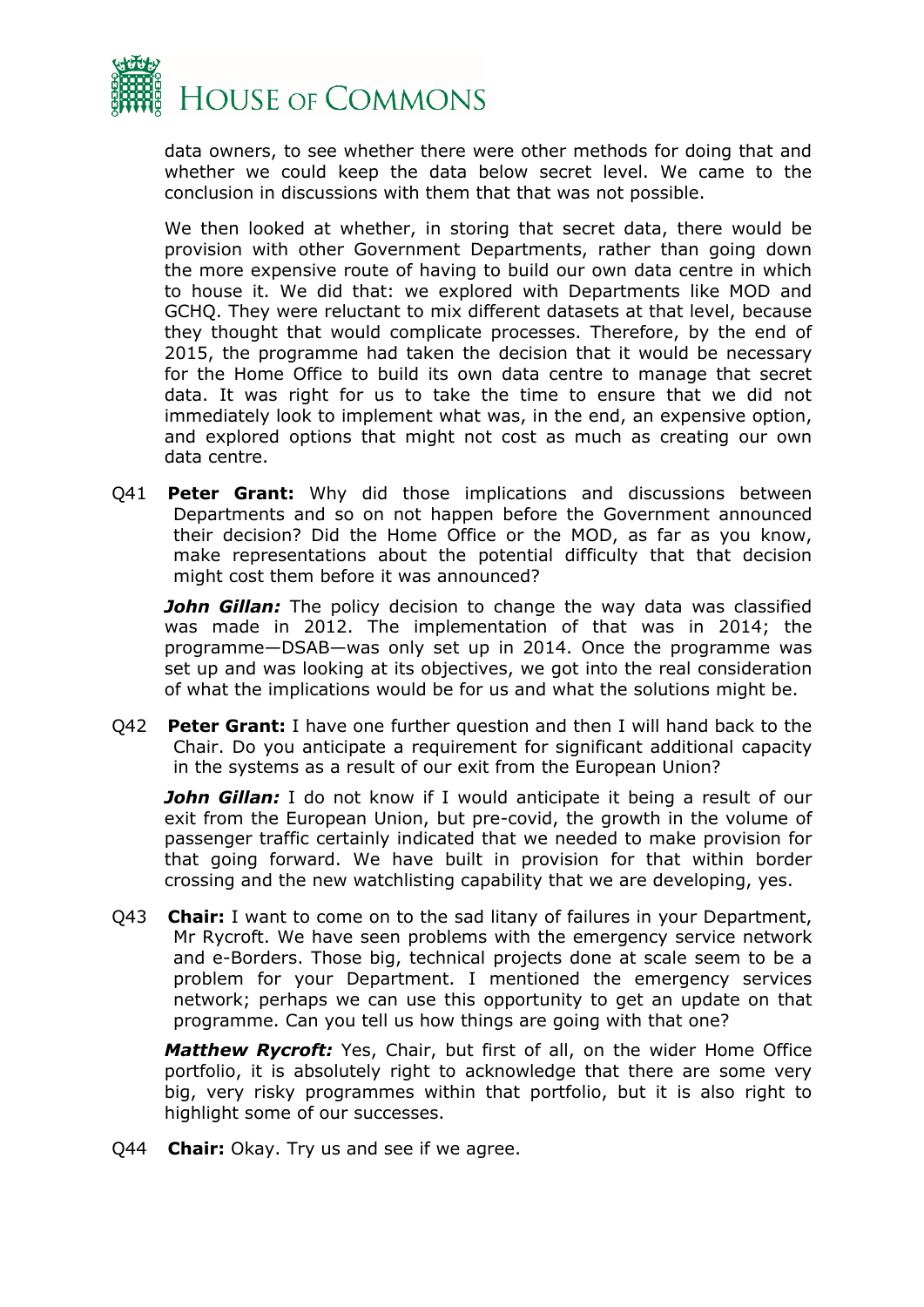

*Matthew Rycroft:* The EU settlement scheme, which we were talking about earlier, was a fantastic Home Office success in digitising what is now possibly more than 5 million EU nationals securing that status. The Future Border and Immigration System—the new points-based system—has come in seamlessly in recent weeks, with different routes being opened. Just yesterday, we opened the route for British nationals overseas in Hong Kong to be able to come to the UK. All those things have happened extremely effectively, and I pay tribute to the people working on them.

Just on one other Home Office programme, if I may, the Police Uplift programme is ahead of schedule to recruit the extra 20,000 police officers over—

Q45 **Chair:** A good try, Mr Rycroft, and I do not blame you for wanting to trumpet success in your Department, but they are on rather a different scale. People known to the system through the EU system or the Hong Kong resettlement programme are all important, but in terms of the big tech stuff, these are both challenges.

You have just trumpeted successes, but a delay on the emergency services network for every year after 2022 is set to cost the taxpayer, through the Home Office, £650 million a year. Can you reassure us that it will be delivered by 2022, and can you give us an update?

*Matthew Rycroft:* First of all, the Future Border and Immigration System is not a minor programme in any sense, and it is a huge tech success to get that points-based system up and running absolutely on schedule.

**Chair:** I did not say it was minor; I said it was on a different scale.

*Matthew Rycroft:* It is a big-scale programme. On the emergency services network, as previously discussed, the programme has had delays and a reset, in similar ways to the DSAB programme that we are talking about today. As a latest date for the full cut-over and the ending of the current system, Airwave, we continue to aim for summer 2025. We are seeking to do it earlier than that, if we can. We will ensure that we do not have a day longer than necessary paying for both the present and the future systems, but we have to make sure that when we do cut over, the users—in other words, the emergency services—are confident in the future service that they are providing. We know that this service will be better. It will cover more kilometres of road. It will be in the London underground and above the earth, so it is a better service, and crucially—

Q46 **Chair:** Sorry, Mr Rycroft, we know that the aim was to have a better service, but we also know what you have just told us now: there is a £650 million a year cost after 2022 to keep Airwave going. The crippling cost of keeping the whole system going will cost the taxpayer nearly £2 billion—it is £1.95 billion.

*Matthew Rycroft:* But the majority of that cost is the ongoing costs of the existing system. Secondly, even if it were not to be ready in '25, and even if there were to be further delays of some years, which we are not anticipating—we are doing everything we can to avoid that—it would still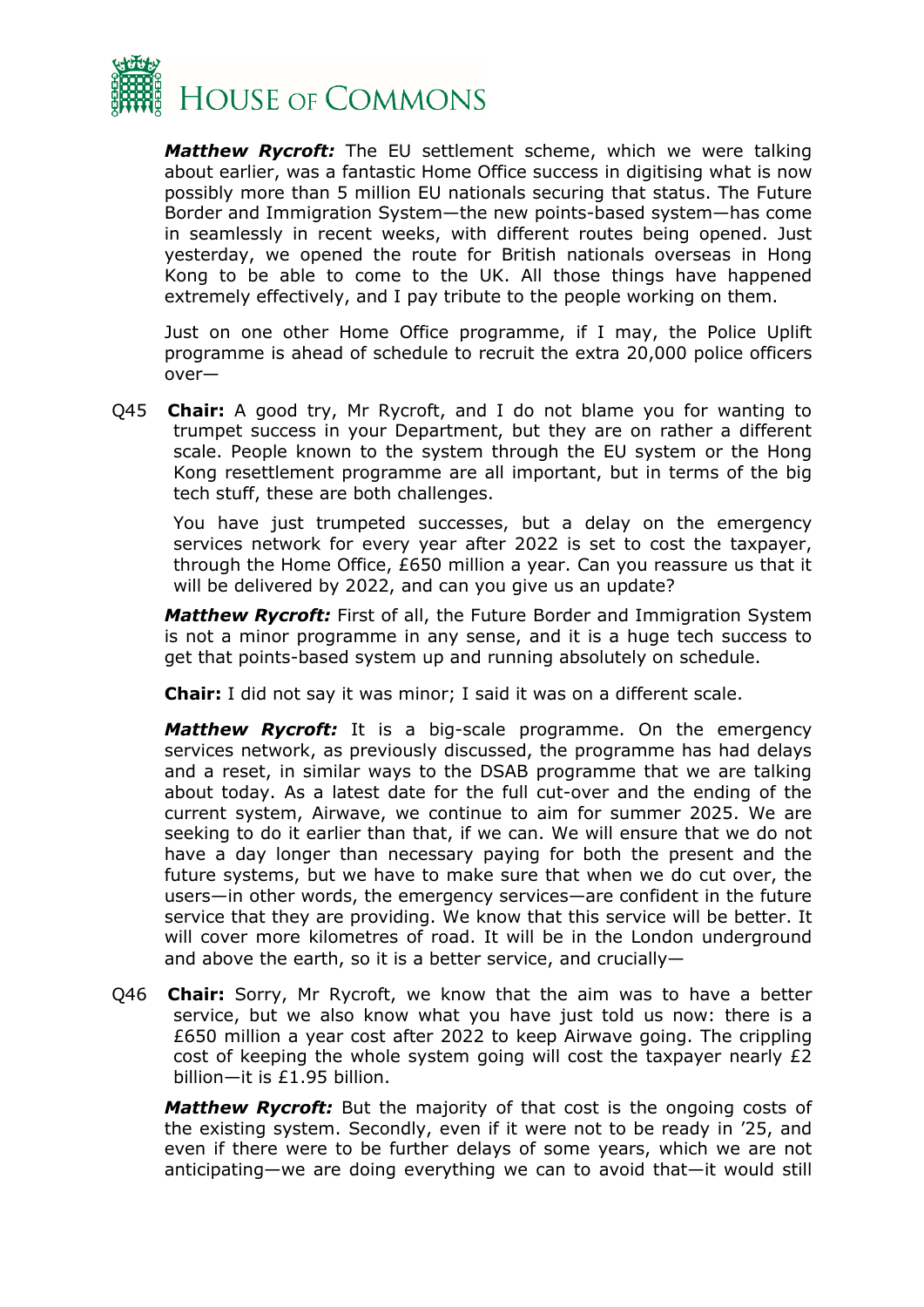

be beneficial from a cost perspective to go ahead with this programme. We are absolutely determined—

Q47 **Chair:** Sorry, I think we are talking slightly at cross-purposes here. No one doubts that the old system needed replacing, but the fact that we are tied into the old system in the way we are, with the costs as high as they are, means every delay in introducing the new system is costing—let me repeat—around £650 million a year to the taxpayer. You have not denied that figure, so I'm in the ballpark for that figure.

*Matthew Rycroft:* I agree with you on that figure, and that is one of the many things that is driving us on to complete the cut-off of the existing system and the full handover to the new system as quickly as we can.

Q48 **Chair:** But this Committee has been privy to some of the background private papers around the emergency services network, so we understand what a reset can mean. It is not always as grand as it may seem to the world that does not see the secret paperwork behind it. You have had the same problems with e-Borders. I was in the Home Office between 2007 and 2010, when the scope was pretty clear about what e-Borders was. It was then junked in 2011 and reset again in 2014 and 2019. We are seeing a similar pattern. You have talked about the successes, as you see them—some of it we would agree with—on other projects. Why are we seeing, repeatedly, problems with the technical aspects of these programmes? What is the challenge in the Home Office? Having come in as a new permanent secretary just under a year ago, what do you think is the problem in the Home Office, and what are you doing to fix it?

*Matthew Rycroft:* There are a number of things to say there, and I won't repeat what I was saying earlier about scope, governance and so on. The other factor to bring in, which is related to the emergency services network, is that, in retrospect, the Government should probably not have sought to be at the cutting edge of new technology, which it did seek in the early days of the ESN programme. It is probably better in general to be fast followers—to allow the innovation to be done in the private sector, and then for Government to buy more off-the-shelf IT systems and other systems once those systems are proven. As a general rule, that is something that we are seeking to bring into Home Office programmes, as well as the improvements in governance, technical expertise, getting the right people on to the right programmes, prioritising between the different programmes within the portfolios that we now seek to do, and so on.

Q49 **Chair:** I am still a bit perplexed, because I noted down that you said scope, governance and deliverability are issues. I would say they are not particularly news, and they were issues that were of concern over a decade ago, when the e-Borders system was in its early stages. Surely this is the basis of what Government should be getting right, whichever the Department and whatever the subject—working out what it wants to do, making sure the governance is well managed, and then delivering it and making sure it is a deliverable programme. Why is it that the Home Office, on these two long-term, big projects, has failed so badly on this?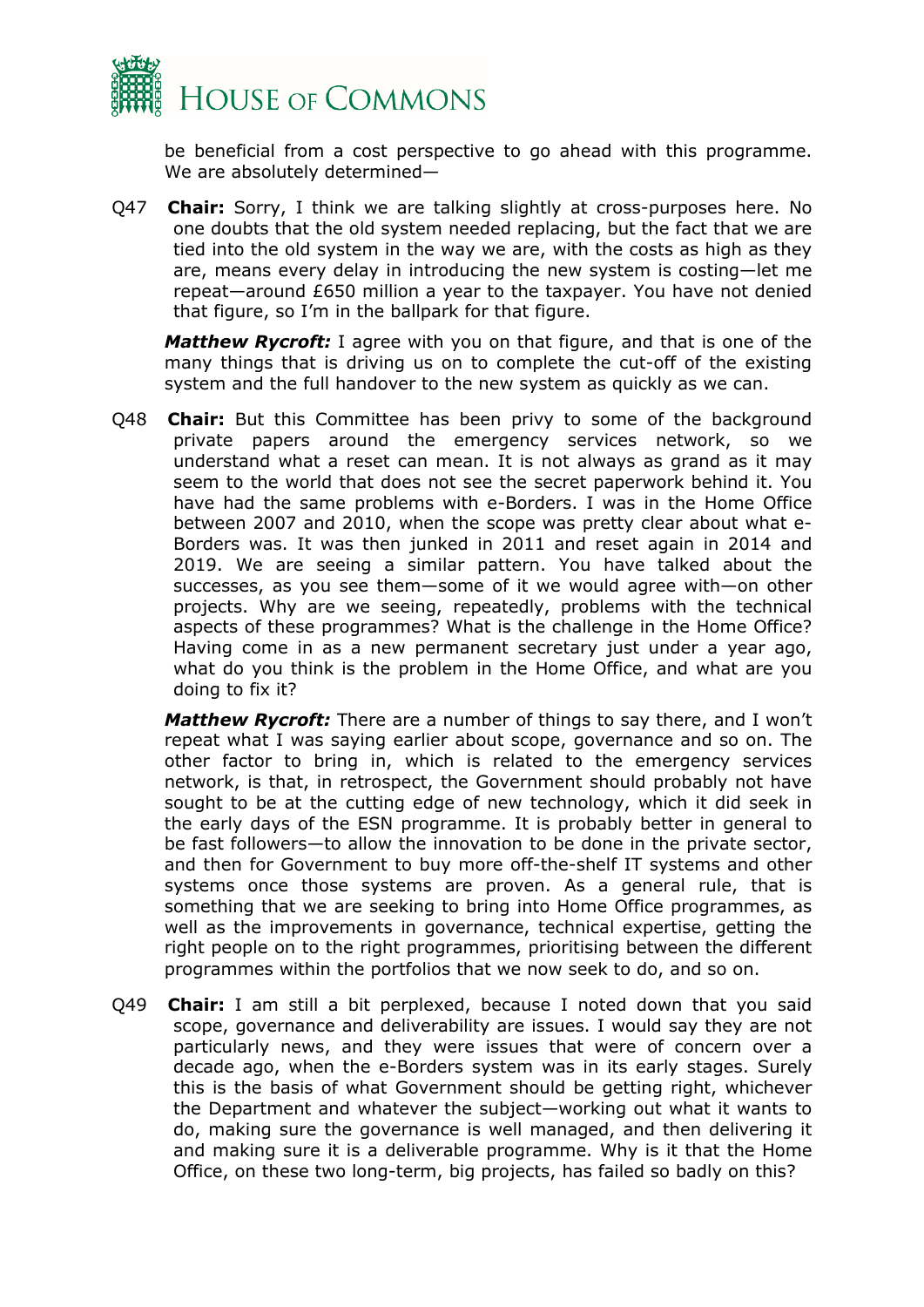

*Matthew Rycroft:* That is exactly what the Home Office today is doing. We have in place a project delivery improvement programme, and we are using that across our portfolio, focused most specifically on the reddest risks, if I can put it that way, which include this programme and ESN. We are relentlessly focusing on that until we deliver, because we know that is the right thing to do and is the value-for-money approach. That is exactly what we are doing.

**Chair:** Well, it does not seem very good value for money, at £650 million—that is the ESN one, of course—for every year of delay. Let's turn to Richard Holden on the issue of scope. Mr Holden, over to you.

Q50 **Mr Holden:** Thank you very much, Chair. On this issue of scope, I want to look slightly more broadly at what systems you have been working on and looking at with European partners, perhaps in the run-up to this moment of departure from the EU, and now our own facility. Did the EU themselves have a digital border system that they were working on, and were you working on it with them, Mr Rycroft?

*Matthew Rycroft:* Can I suggest that Mr Lincoln answers that question?

**Paul Lincoln:** The programme that we have is not linked to any EU programmes. In the hindsight of where we are, that is a good position to be in in terms of the delivery of this programme. Yes, it has had some problems, but those are ones that we are determined to fix.

Q51 **Mr Holden:** But the EU did have their own Union customs code in 2016 and EU customs declaration systems on the customs side, and other programmes as well, such as the smart border policy paper. They had these digital programmes that they were pursuing.

**Paul Lincoln:** While the UK was in the Union customs code, HMRC hadand still has—a number of systems that were interoperable with EU systems, but as we have left the EU and are at the end of the transition period, HMRC has changed those systems. We should put this into the perspective where the Digital Services at the Border programme has the different component parts, which it had not originally as its scope, which were not about customs per south-east; these were about people and security risks, rather than fiscal customs. So fiscal customs were under the Union customs code, and HMRC would give us targets as Border Force to go and intercept. But from a security perspective, no, this is a UK standalone capability.

Q52 **Mr Holden:** I understand. Has the European Union successfully digitised its borders?

**Paul Lincoln:** The EU is actually looking to do further digitisation going forward. They are looking to introduce a thing called an ETIAS, which is similar to an ETA. In a few years' time, they are also looking, as part of a wider common transit convention, to reduce the amount of paperwork associated with transit. I think they are looking to do that in about 2024, 2025. So it isn't as though the EU has got in place a series of digital systems that we should just copy.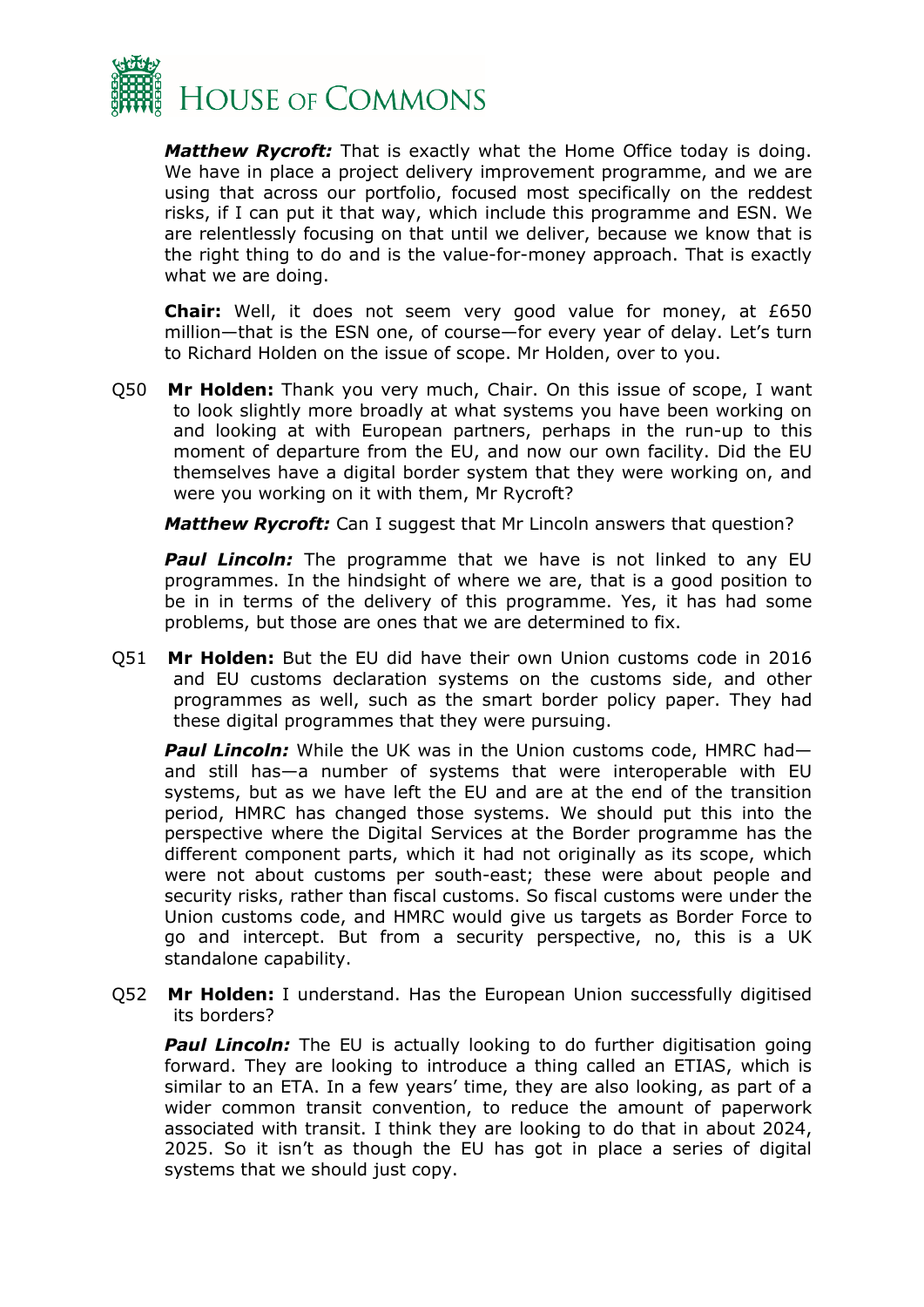

**Mr Holden:** Thank you, Chairman.

Q53 **Chair:** Thank you, Mr Holden. Mr Rycroft, in an earlier answer to Mr Grant, you were positive about these issues—this is when I was scribbling down the scope, governance and deliverability. You were being very positive, but the NAO Report—part three, page 47, paragraph 3.18—says your Department rated the programme's scope risk as red in August last year, and highlighted an increased likelihood of scope change. On the one hand you are telling me that it has got a lot better, but on the other hand there are still big aspects of concern. Why was it red then, and what is the situation now?

*Matthew Rycroft:* On DSAB, the reset was the most important moment in terms of settling the scope. Since then, there was an IPA review that judged it red, followed by one that judged it amber, which means we are in the right direction, but still with some concerns. It is those concerns that we are working through. We are basically into delivery mode now with this programme. The scope concerns are largely behind us. What we are really focusing on now is roll-out and delivery, and so far we are on schedule. In general, scope concerns tend to happen in the early days, months or years in a programme, and then once you get into delivery—

**Chair:** We are talking about August last year.

*Matthew Rycroft:* Since then, as I say, we have cracked on with the programme and we are now firmly in delivery mode.

Q54 **Chair:** Okay, so where is it now? It is not red, so what is the scope concern now?

*Matthew Rycroft:* The broader aspect of this programme is happening now. We have already rolled out to the first seven sites, and we are on track to roll out to all the remaining ports and airports in this country in the coming months. We are on schedule on that bit. Mr Lincoln can pick up on that more broadly.

**Paul Lincoln:** The last IPA review, which took place in June last year, was rated at amber, which followed on from the reset, which was previously at amber-red. The reason it moved to amber was that we had taken account of the recommendations that they had put in place and those of the independent review that we did, including strengthening the governance and leadership of the programme going forward. As the permanent secretary said, it is now in delivery for Border Crossing.

Q55 **Chair:** Okay, so it is in delivery, but as late as summer last year, "Of the eight risks" that the Department reported on, "it rated one as Red—scope risk—and seven others, such as insufficient resource and capabilities to deliver the programme, as Amber", and yet you have gone ahead on the basis of amber. Where are you now? Where would you rate those now, Mr Lincoln or Mr Gillan?

**Paul Lincoln:** I will ask Mr Gillan to come in in a moment. The critical thing from the perspective of delivery is, as the permanent secretary said, that this is now in live use in seven of the sites that we are rolling it out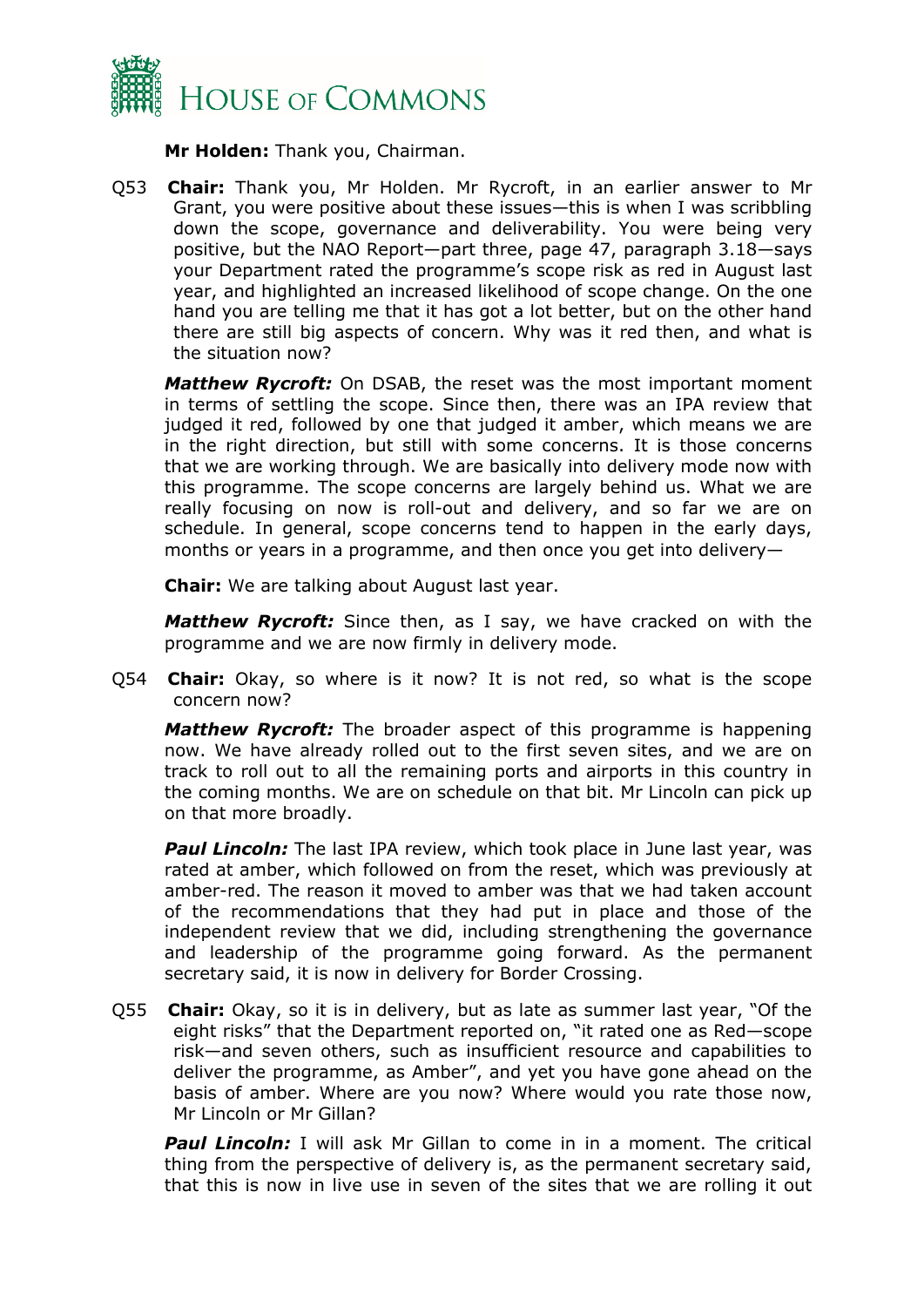

across, including our largest, at Heathrow. That in itself is a significant measure of success. But Mr Gillan might—

Q56 **Chair:** It is a measure of success, but let us be clear that Heathrow, as you highlight, is normally one of the busiest airports in the world but has not been very busy since the roll-out. Has the roll-out been helped by the fact that we have very few passengers going through our major ports and airports?

**Paul Lincoln:** The roll-out is slightly easier from the perspective of training, but is no more or less difficult from the perspective of technical delivery. The fact that there are not more passengers is not the biggest consideration in that. The scope and the complexity were tested at a much higher scale than we would expect to see even at Heathrow even on a busy day. As Mr Gillan said earlier, there is also contingency built in—6% annual growth on top of that.

*John Gillan:* On your point about the risk, that risk rating was the risk rating that we in the programme gave ourselves. Since reset, we have a very vigilant approach to the way that we manage the scope and, in particular, the risk. That particular risk was in recognition of one aspect of the programme delivery, which had slipped on the timeline; it is now back to amber, in fact, because we have made up the ground. Our approaches to risk and to making sure that we maintain the scope are very rigorous. As the director general and the permanent secretary indicated, we are now in delivery mode. We are on schedule to deliver Border Crossing to every primary control point by 30 June this year.

Q57 **Chair:** Figure 12 in the Report sets this out clearly. That is 56 ports upgraded. Is that right, Mr Gillan?

**John Gillan:** That is correct.

Q58 **Chair:** What is the number now, as we sit here?

**John Gillan:** We have now rolled out to seven locations.

Q59 **Chair:** Seven—so some way to go still in five months.

John Gillan: There is some way to go, but, of course, we are building on the learning from the roll-out of the Border Crossing pilot 0.3 and 0.4, and we spent the time between March and November addressing a number of the scalability issues that we had. In the Report, the NAO made comment in respect of 0.4 on the percentage of time that the system was not available—I think it was 54% of the time. Since the roll-out, however, which we started at the beginning of December with our early adopter sites, we have spent a month making sure that we addressed any of the teething problems that we always get when rolling out new technology. We have rolled out to a number of other locations, and Border Crossing has been available 98% of the time at those rolled-out locations.

Q60 **Chair:** To be clear, in terms of your user target, you are aiming to have 7,000 users by June 2021. Does that mean frontline staff, or is that the number of terminals to access the system?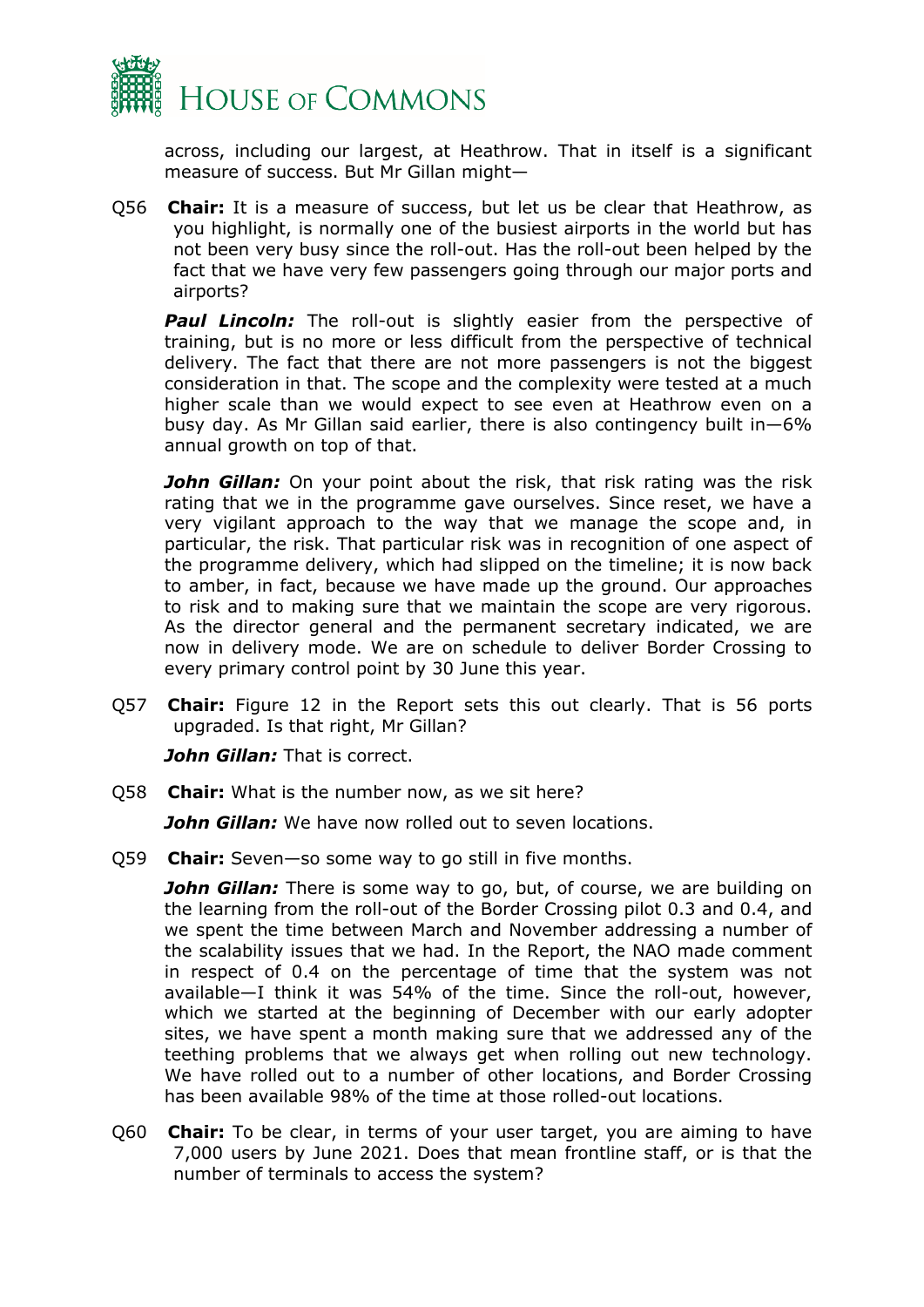

**John Gillan:** No, that is frontline staff who will be on the system.

Q61 **Chair:** So how many at the moment? Where are we at, as we sit here today?

*John Gillan:* I haven't got the exact number for that, Chair. I can write to the Committee with it, but as it is only seven sites, it will be well short of the 7,000 at the present time.

Q62 **Chair:** We are talking about our major ports and airports, here. I am not sure if, Mr Gillan, it is you or Mr Lincoln that can answer this, but what about all the smaller private airports and airstrips—other ports where leisure craft have typically gone in? We never had a 100% check at the border. Will this facility ever be available to those other users, particularly if they haven't got Border Force staff in place there?

*John Gillan:* Part of what we are looking at is what our mobile capability will be to deliver the same capability as we have at those major locations—that is part of the programme work, to put in that mobile capability.

Q63 **Chair:** Okay, so that is the equivalent of having the immigration officer on a cross-channel ferry, as used to happen in the past. Is that what you mean—someone coming when a flight is expected to land at a private airstrip?

**John Gillan:** That would be our expectation in respect of that—that we would have some sort of mobile capability available to Border Force staff to use in that situation.

Q64 **Chair:** Mr Lincoln, would you expect there would be a premium price to pay if someone is flying in on their private jet, to have a personal immigration officer there to greet them and therefore not delay their onward journey? Would you be charging a premium price to them for that?

**Paul Lincoln:** It is clearly a consideration for Ministers whether or not they wish to charge for services that we deliver. You will be aware from your previous time in the Home Office, Chair, that, of course, at the moment, we will meet flights on a risk basis. I won't go into the details of what that risk consideration is, but that is the approach which we take.

Q65 **Chair:** I just thought it was worth asking. I want to move on to the issue about leadership of this programme over time, which is why I asked you at the beginning, Mr Gillan, how long you had been SRO. We have seen a string of people in charge of this programme. How are you, Mr Lincoln, trying to make sure you prevent continued high turnover? What are you doing to entice Mr Gillan to stay with it? He has been here two and a half years, now, nearly. How are you going to make sure we don't have churn?

**Paul Lincoln:** Mr Gillan is, yes, the longest serving of the SROs-

**Chair:** Which is great, Mr Gillan, but not very long, is it, really?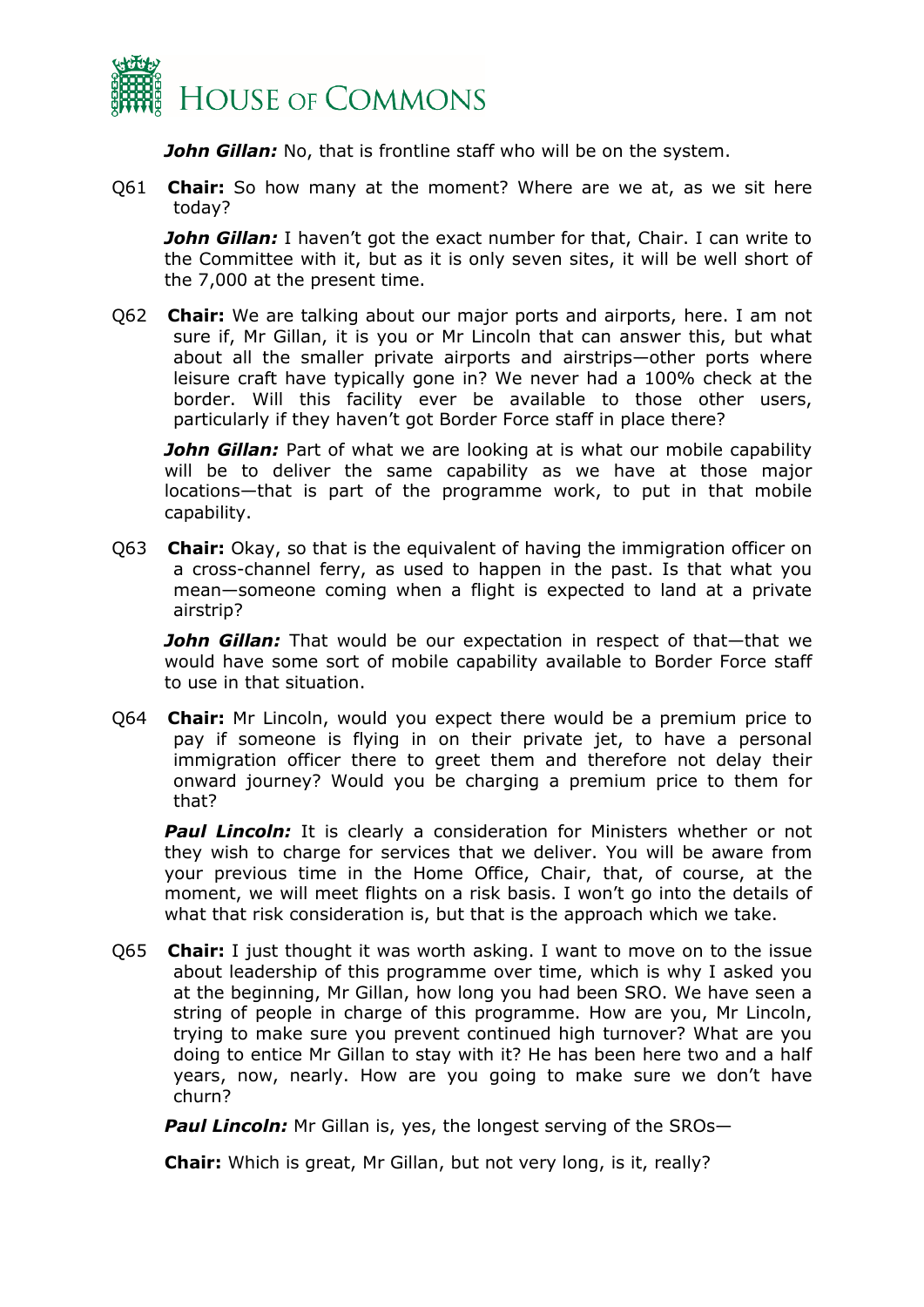

*Paul Lincoln:* Just over two years. He was appointed on the basis that he would stay in post until the end of the delivery of the programme, which is the way in which that has been approached. In addition, though, Chair, as you will see from the Report, we have also put in place other changes of leadership which strengthen the programme overall. But also, in the unfortunate event that Mr Gillan were to go under a bus—I am sure that is not going to be the case—we then have, of course, resilience by having additional leadership in place. So we have put in place an additional technical director as well as a programme director who has got excellent delivery success on some of the other Home Office programmes which have delivered successfully.

Q66 **Chair:** I do not doubt that there have been good people involved over the years, but it has been over many years. It is 2003 to 2021, so we are knocking on for nearly 20 years now by the time it is actually fully operational and delivering smoothly—that is a ridiculously long period of time. What are you going to do to make sure that you maintain that technical skill and leadership? We have looked at skills in the civil service many times on this Committee. Do you think that there are any barriers to getting people with the right technical skills, to make sure that some of the pitfalls we have seen over the last 18, 19 years are not repeated?

**Paul Lincoln:** One of the issues which all Government Departments have seen over the past number of years is that the number of skills in technical areas have been almost in competition—they are scarce in the country as a whole. But what we have done for this programme is put in place framework contracts with outside suppliers. It is their responsibility to provide the right number of people and the right skills to support the senior civil service leadership of the programme as we go forward. That significantly reduces the risk of there being problems in technical capability and capacity of this programme over the next few years.

**Chair:** Okay. It concerns me, though, that we are still going round this circle. On this issue I am going to bring in, first of all, Sir Geoffrey Clifton-Brown and then Mr Richard Holden MP.

**Sir Geoffrey Clifton-Brown:** Mr Rycroft, I would like to get a little bit of assurance from you out of this hearing that these continual delays and overruns of cost, in any future projects, are likely to be under control, because the inception of this particular project, as the Chair has just said, was in 2003. Here we are in 2021 and it is still not properly implemented. Four SROs have come and gone, and various permanent secretaries have come and gone. When you took over in March 2020, you presumably looked at all the major risk problems in the Home Office. Hopefully, you identified ESN and this as two of the bigger ones. Can you tell the Committee what you did, when you had identified those problems, to implement different systems to ensure that it would not happen again?

*Matthew Rycroft:* Yes, I did. One of the first things that I did was look at our portfolio. At that time, it was rated red, which I was extremely surprised by. I had never been in a Department that had a red portfolio red means that it is impossible for every programme to be delivered on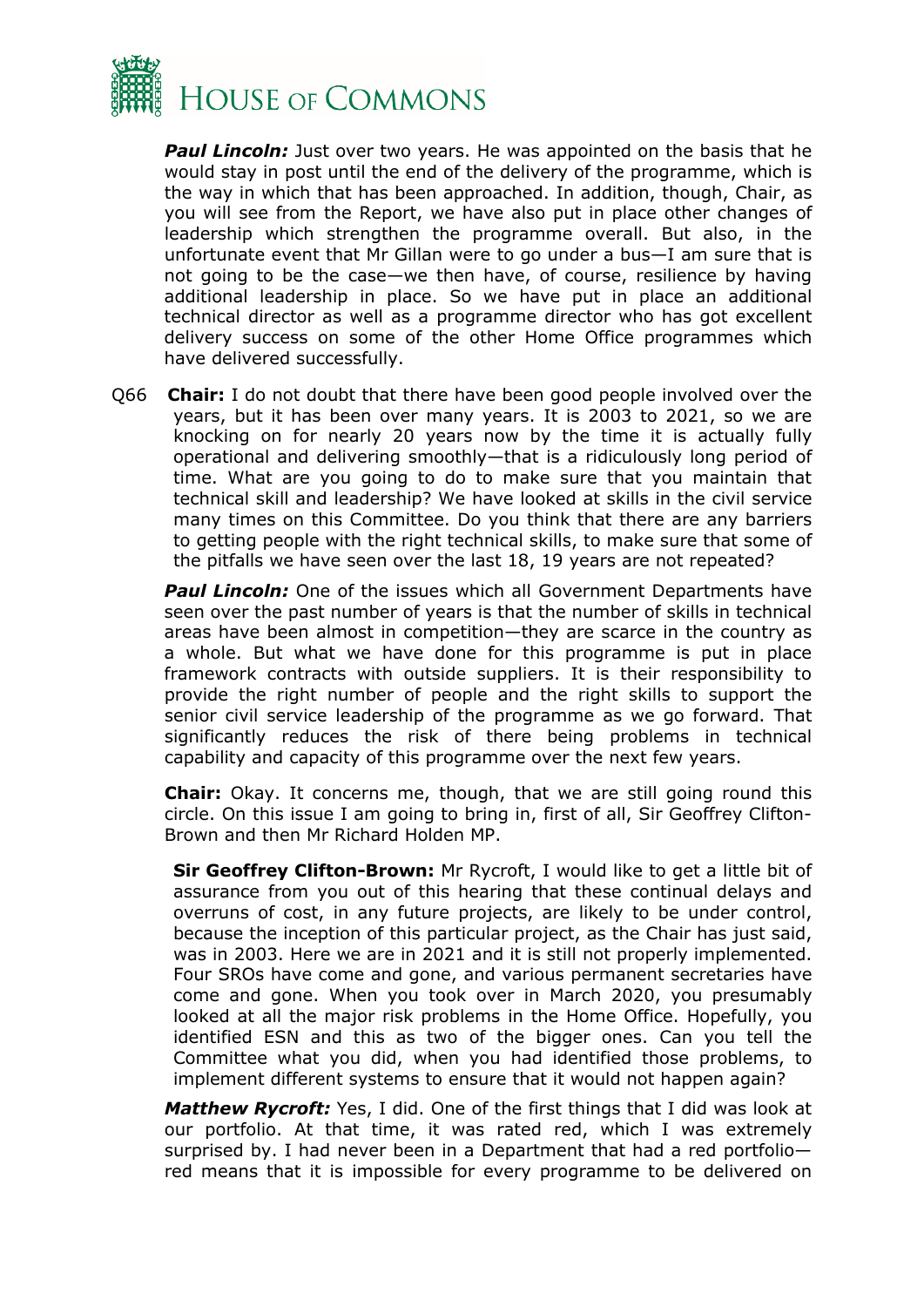

time and on budget—and that was a real wake-up call. We absolutely had to act differently to ensure in particular that high-cost, high-risk and highduration programmes come in to land effectively, on time and on budget, with any further delays or overruns minimised.

We have a portfolio-wide approach. We are seeking to learn the best practice from across Government and from the private sector. We are trying to get the right balance of people coming in as consultants, but also skilling up civil servants for the long term. We are seeking to ensure exactly as the Chair was pushing us to do—that we reduce the churn among the SROs, and that when someone is appointed SRO for a major programme, that is the one and only thing that they are doing. I am afraid that we have had some examples of an SRO covering multiple programmes, or doing that role alongside other important responsibilities. From my perspective, if you are the SRO of a programme of this size, that is a very full-time job that will keep you fully occupied for many years. Having that continuity is essential.

There are lots of other things that we can do in terms of improving our contractual arrangements and ensuring that we have the commercial savvy, if I can put it that way, to operate with our private sector contractors and suppliers in the best possible way. We are doing all sorts of things. One final thing to mention—apologies for the length of this answer—is that we are seeking to prioritise between our programmes. In other words, if there is a bit of a zero-sum game in terms of the total resource, whether people or money, we will ensure that the most important programmes, and the highest-risk programmes, are where we go first. We cannot cut corners on those, because if we do, we will end up with the same sorts of problem in the future that the NAO and your Committee have identified in the past.

Q67 **Sir Geoffrey Clifton-Brown:** I take your point that you have never seen a whole Department's programme in red, but of course, you must have seen individual projects going wrong at the Foreign Office. It strikes me that, here, not only was the level of skill a problem, but the real problem was governance. You and your predecessors did not really know what was going on, because your people at the coalface had, as the NAO Report makes clear, a culture of secrecy and cover-ups. If the governance mechanisms had been correct, you would immediately have known at certain stages that things were going wrong. Can you give the Committee any confidence that the governance now in place will inform you, in sufficiently good time for you to do something about it, when things start to go wrong?

*Matthew Rycroft:* Yes, absolutely, Sir Geoffrey. Perhaps I can answer in two different ways. First, in relation to this particular programme, I am glad to say that the National Audit Office itself saw improvements in the governance since the reset, and that has led it to have additional confidence in delivery. Secondly, and more broadly, your question goes absolutely to the heart of the culture of this Department—or indeed any Government Department—in really making sure that we have a culture of continual learning, of bringing in best practice, and, in particular, of having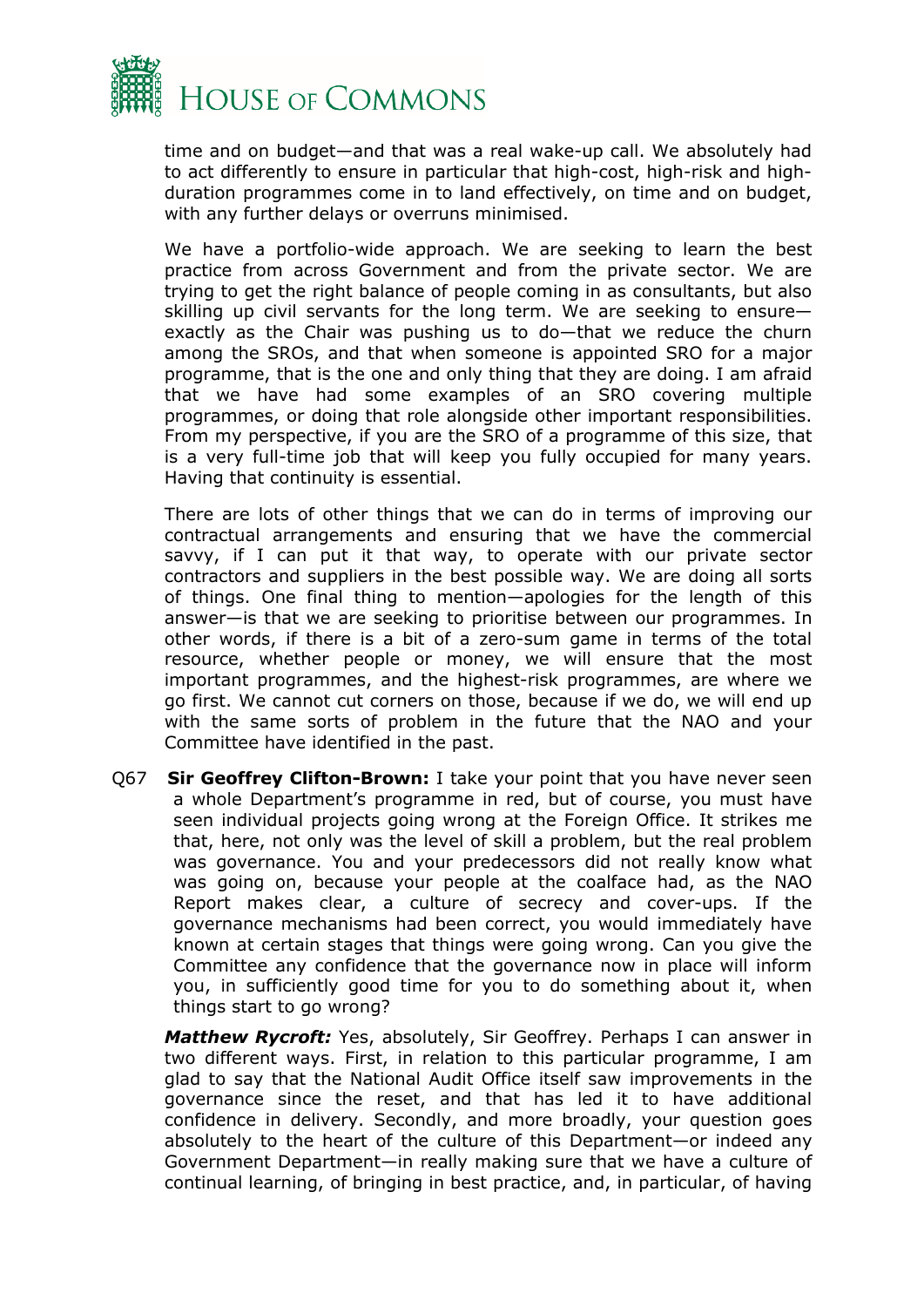

a sort of openness that allows people at the coalface, if I can put it that way, to be able to raise concerns as soon as they feel those concerns.

The Windrush scandal, which obviously has nothing at all to do with this programme but did happen in the same Department, has been our driver of that cultural shift, which is absolutely essential, in my view, to allow every single member of staff in the Department to raise their voice if they feel as though they have a concern. That is a big piece of cultural transformation, and we are well under way.

I am hopeful that it will also have benefits in this part of the Department, in terms of the ability of anyone who has any concerns about anything being off track to be able to raise those concerns. It is absolutely wrong to seek to either cover it up or just to manage, in the sense of the scope increasing or the budgets being missed. It is important that we have not just governance, but a culture that incentivises people to raise their concerns as early as possible.

Q68 **Sir Geoffrey Clifton-Brown:** What are the governance arrangements for this particular project? Is there a project board? Who sits on that board who is reporting directly to you?

*Matthew Rycroft:* For this particular project, Mr Gillan is the SRO and there is a board that reports to Paul Lincoln, as the director general and head of Border Force. My role on this programme is looking at the portfolio as a whole and ensuring that Ministers, as well as myself and my executive committee colleagues, have an oversight over the whole portfolio and are doing the prioritisation in practice that I was talking about in theory a moment ago.

Q69 **Sir Geoffrey Clifton-Brown:** That doesn't quite answer my question. My question, and it is an important one, is, do you see the minutes? Do you have an individual report every time that project board meets on this particular project?

*Matthew Rycroft:* I provide oversight for this particular project through Mr Lincoln, as the head of Border Force and the person who reports directly to me, and to whom Mr Gillan directly reports.

Q70 **Sir Geoffrey Clifton-Brown:** How frequently do they report to you?

**Paul Lincoln:** Would you like me to pick up on that, Sir Geoffrey?

**Sir Geoffrey Clifton-Brown: Yes, please.** 

*Paul Lincoln:* I chair my own board, which is the Border Force board that meets monthly. Mr Gillan reports to me on the progress that DSAB is making as part of that, on a monthly basis. It is worth saying that in addition to that reporting mechanism, during the reset and post-reset myself and the head of the Department's digital and data programme, Joanna Davinson, who has now gone off to become the Government's chief digital officer, did additional sets of oversight, to make sure that we were satisfied that this was driving in the right direction, as we went through the reset process.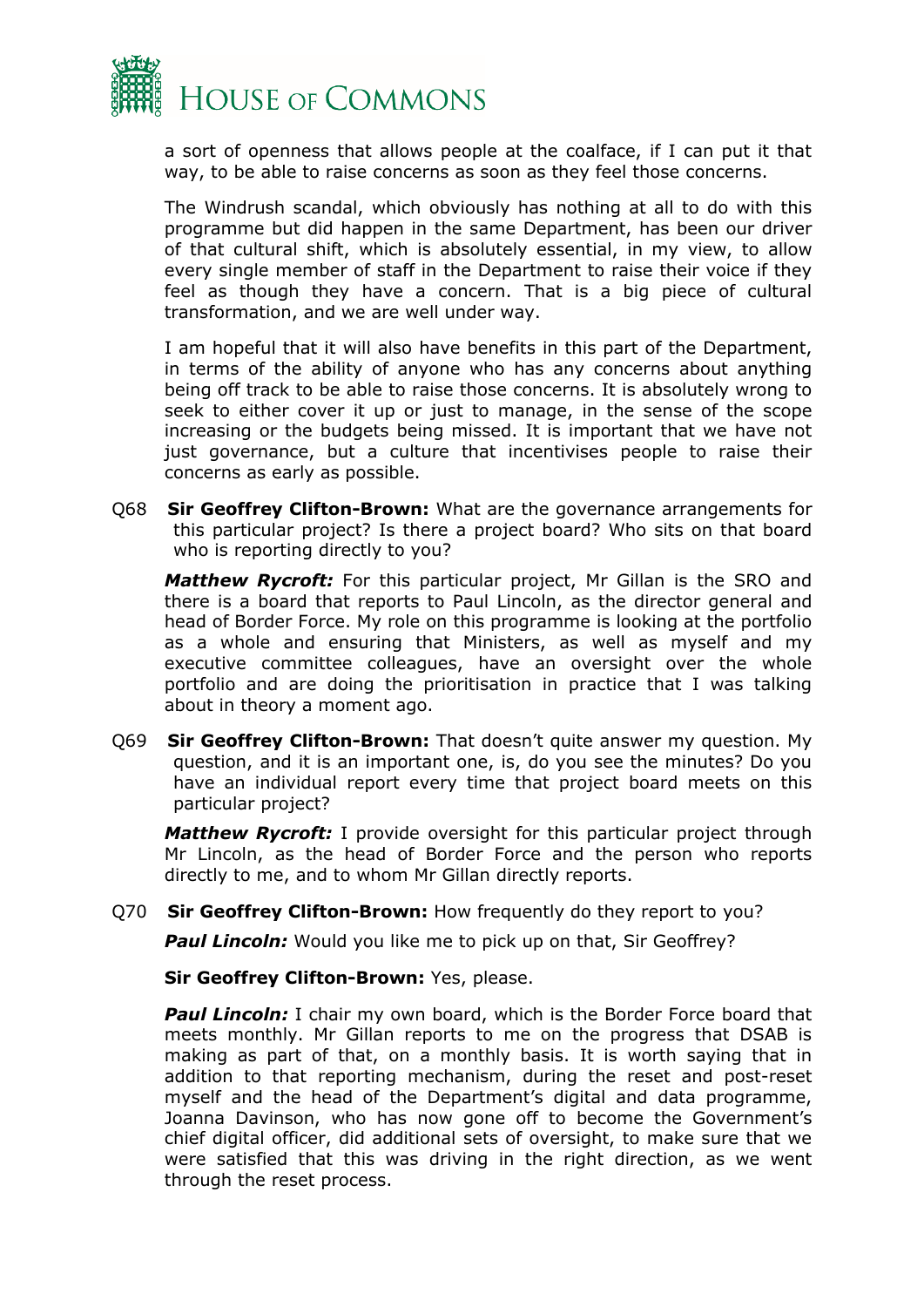

Q71 **Sir Geoffrey Clifton-Brown:** Do you have a timeline document to say you should have reached certain milestones by a certain point, so that you know quite quickly if something is going off track?

*Paul Lincoln:* The key milestones for the programme are also in Mr Gillan's personal objectives. I meet with Mr Gillan every other week, to go through how he is getting on with programmes. Of course, we review the progress both formally and informally.

Q72 **Sir Geoffrey Clifton-Brown:** Final question. It strikes me that some of what has gone wrong with this project is where you have had excellent IT people and experts at border control, but they don't necessarily talk to each other to discover what is required from each other. Have you now got absolute confidence that all the different people involved are talking to each other, so they can produce the right result?

*Paul Lincoln:* I do, Sir Geoffrey. Mr Gillan chairs his programme board, which has all the relevant stakeholders on it, not only from the technology world, but from our key stakeholders in agencies, law enforcement and beyond. Critically, he has one of the regional directors from Border Force the frontline, in this respect—who is the regional director for Heathrow. A significant amount of the programme is to do with passengers, and therefore the area that has the most passenger progress—25% of all passengers flown into the country each year routinely—is on the board as well. We make sure that we link that up from end to end.

**Sir Geoffrey Clifton-Brown:** Thank you very much, Chair.

**Chair:** I want to go back to what Mr Gillan or Mr Lincoln—I forget who; forgive me—said earlier about the small ports and airports point I raised. Could you give us some more detail in writing about how that mobile set up will work? I think you are exploring it. It would be helpful to have more information. I turn to Richard Holden MP.

Q73 **Mr Holden:** Thank you very much, Chair. To pick up on some of Sir Geoffrey's questions, Mr Rycroft you mentioned the issue with the culture of secrecy in your Department. When you arrived, you saw a red portfolio of programmes. How are you addressing that exactly?

*Matthew Rycroft:* Without repeating what I said earlier, the portfolio as a whole was rated red when I joined. We have got it up one level, so it is now at amber-red. We are seeking to get it to amber next year and then, obviously, to green. That is a huge amount of work behind the scenes in order to look at the portfolio as a whole, because the particular programme before us today is only one of 11 major programmes, and there are lots of other programmes as well within that portfolio.

So, we are prioritising, we are bringing in professional capacity and we are building up our capability at other levels as well. We are constantly seeking to improve our governance. The description that Mr Lincoln gave of the programme here is a very good example, from my perspective, and we are ensuring that other programmes have the same sort of governance. We are seeking to improve the way we work with people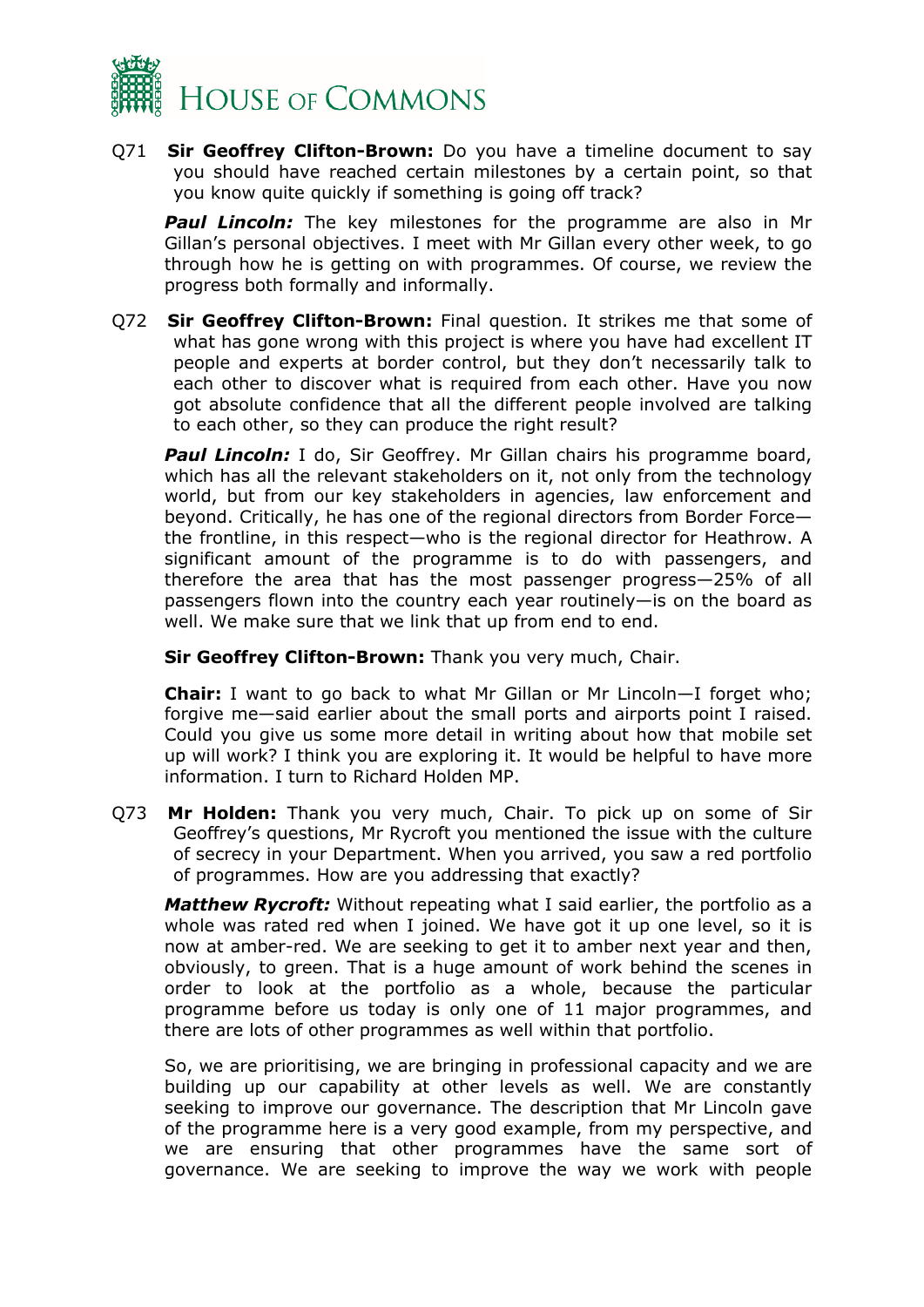

outside the Department who are essential—for instance, the police on the ESN. More broadly, our external engagement needs to improve as well.

Q74 **Mr Holden:** Are you saying that, as Sir Geoffrey hinted, this is not a question of not having enough technocrats but, actually, of the bureaucrats overriding them and pushing them into boxes?

*Matthew Rycroft:* I would not quite put it like that, but I would accept that we need to get the right blend between people with technical expertise and people who understand the requirements. So, in the case of DSAB—the programme under the microscope today—that has ensured very close working between the IT part of the Department and Mr Lincoln's part of the Department on the border.

Q75 **Mr Holden:** So you are saying it is not a question of management but a question of resources. Are you essentially saying it is a question of too many bureaucrats and not enough technocrats, or is it back to culture, as you said previously?

*Matthew Rycroft:* Well, I think it is a combination of things. Culture is probably the most important, but it is also the hardest to fix. In terms of the people, I am glad that we use consultants when we do, because they bring expertise that we do not have in the civil service, but we should not be over-reliant on consultants in any Department or any programme. Overall, it is good to keep those things in balance to ensure that there are enough civil servants working on any programme in order to provide the*— [Inaudible.]*

Q76 **Mr Holden:** Sure. You say that culture is harder to fix. How much of that should be at your predecessor's door from leading the Department?

*Matthew Rycroft:* I think I have taken over a Department where there has been a cultural evolution for—well, indefinitely, and—

Q77 **Mr Holden:** It sounds like it might require a cultural revolution, given that this was rated red and you are saying this is the major issue. How dire was the situation with this and other programmes when you arrived?

*Matthew Rycroft:* There was a huge amount of delivery in previous phases of the Department's existence and what I am concentrating on is ensuring the delivery of the programmes in flight now. This one, in particular, as we have discussed, is just coming into that delivery phase. That is a very exciting part of the programme, and we are building on the successes laid by our predecessors.

Q78 **Mr Holden:** I am really interested in how the culture of your Department needs to be changed. What are the main things you are driving to make those changes? What were the major issues when you arrived? What is it about the culture?

*Matthew Rycroft:* I started on the Monday after Wendy Williams had published her "Windrush Lessons Learned Review". I hope you understand that for me that was the real driver of cultural change, and she was very specific in her 30 recommendations about the cultural transformation that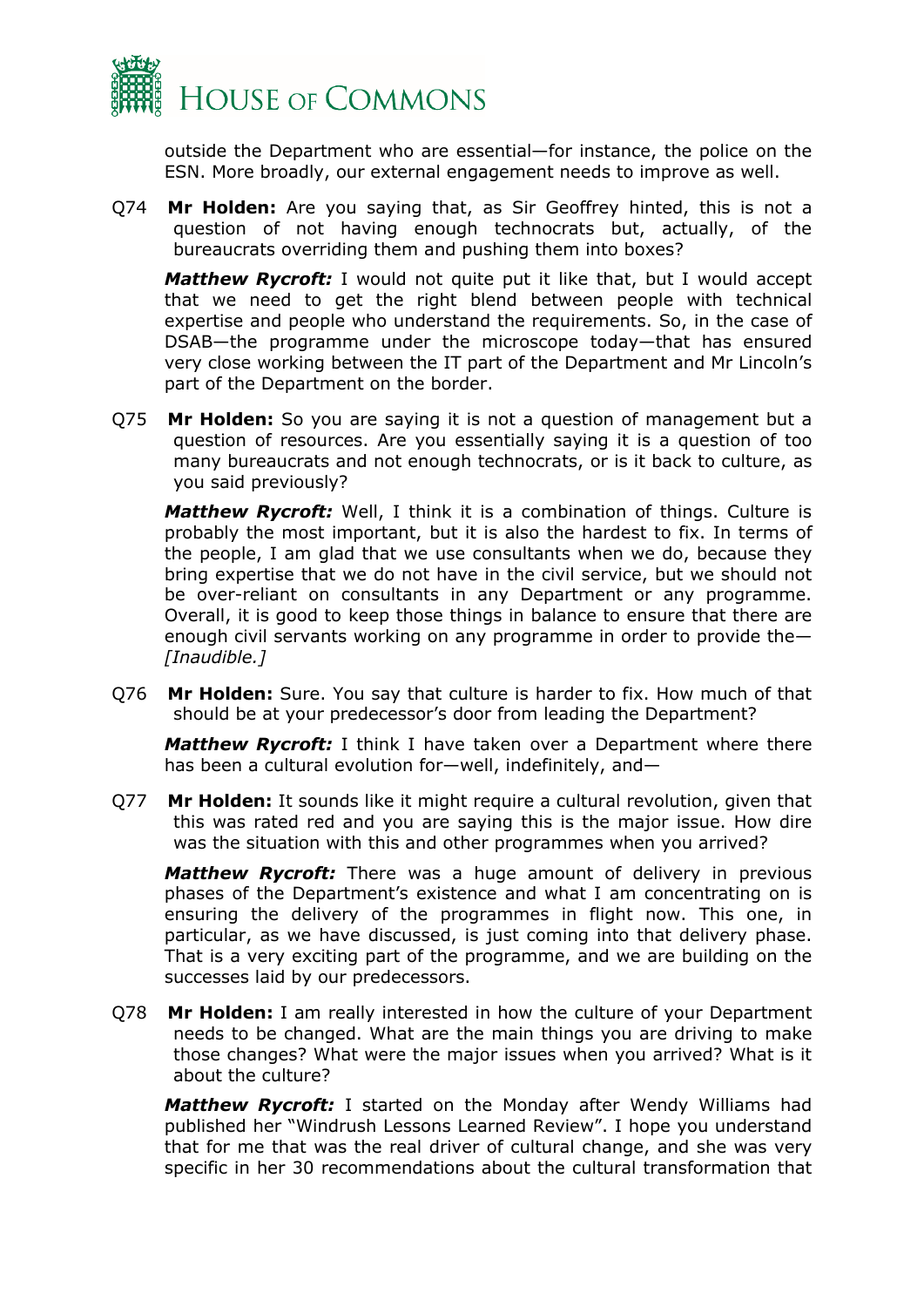

is required in this Department. Some of that goes to training and some of it goes to really understanding our country's history and how that has an impact on the communities in this country—obviously, that was the origins of the Windrush scandal.

More broadly, when you think about the culture in relation to programmes, I am determined to make sure that we do not have overruns, that we do not have budgets that are not met and that the professionalisation of all our work in this area continues as fast as possible. We have a large and risky portfolio, which I think is the third largest in the whole of the Government—

Q79 **Mr Holden:** I understand. Just coming to that on the risk of the portfolios—*[Interruption.]* Sorry, I am getting a bit of feedback on my headset. Now that you are looking at the milestones that Mr Lincoln mentioned in terms of the governance aspect, aside from the cultural shift, do you, as permanent secretary, hold his feet to the fire on this?

*Matthew Rycroft:* I hold the feet of Mr Lincoln and the feet of other directors general in this Department to the fire, yes. Through them, he holds Mr Gillan's feet and others' feet—

Q80 **Mr Holden:** And we can hold your feet to the fire, therefore, on the delivery of this programme and the key milestones down the line?

### *Matthew Rycroft:* Absolutely.

**Mr Holden:** Very good. Thank you, Chair.

Q81 **Chair:** Thank you very much, Mr Rycroft, because—as you know—we like milestones. On the culture of the Home Office, I have to say that I think that it is a long job to change things over many, many different bits of the leadership in that Department—your Department.

Can I turn to the issue of this openness in flagging problems to you? Mr Holden has said that you will have reports on milestones and so on, which we welcome. In the past, however, one of the big problems was that the Department failed to respond to issues that the board was flagging. So, for that particular period between 2014 and 2019, can you explain, Mr Lincoln, why communications about the programmes' progress were not clearly fed up the line, or is that a mischaracterisation?

**Paul Lincoln:** I think that might be a slight mischaracterisation. Obviously, the NAO produced a number of Reports on this, as did the IPA. The first few of those were amber-red and they also included the issue that we have just talked about regarding technical skills and whether or not there were enough in the programme. That is certainly something that we have taken into account as we have gone forward. As I say, we have let some contracts to make sure that we have the technical skills in there, and of course we report the progress of the programme to the executive committee in the Home Office when they are looking at the overall set of the portfolio.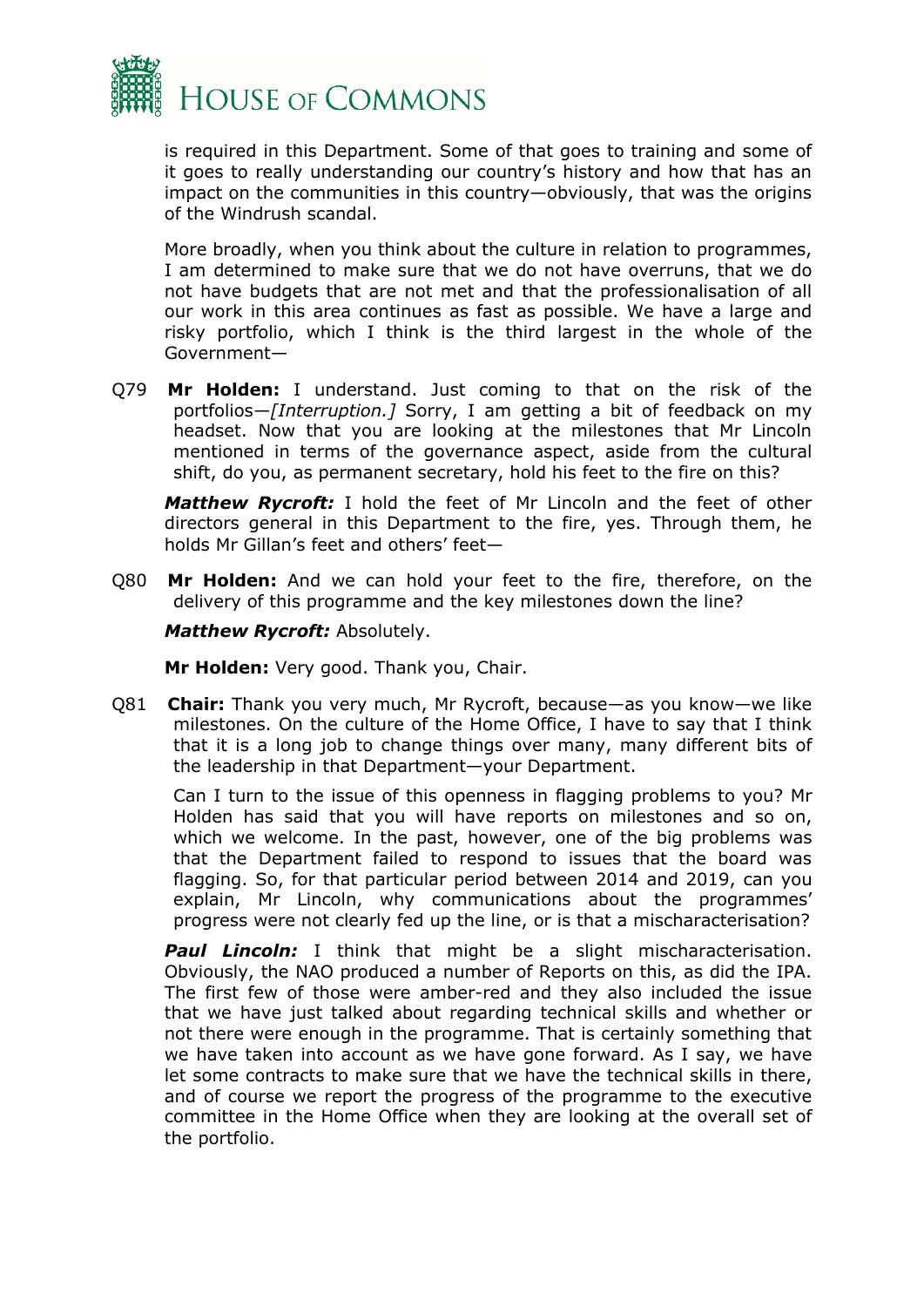

I think the specific question, or the comment that the Committee has been mentioning, actually came from an internal report that we did on the review, which said that some of the information might not have been passed in quite the same way. I think part of that was in the 2017-ish or 2018-ish timeframe, when the programme itself had struggled a bit, as the Committee has recognised, on the change in scope that was coming in. If we are honest, SROs, of course, wanted to be positive in direction, and I think there was a bit of struggle in this, and part of the reset has seen that we have changed that going forward.

Also, the person who did that review—the NED for the programme—is the same person who has written back to the NAO subsequently to say that they have seen substantial improvement in the transparency, governance and leadership of the programme since then.

Q82 **Chair:** Mr Rycroft, really this brings us to the issue of whether part of the cultural problem that you touched on is that this is a Department where it is difficult to pass up bad news. Is that something that you are concerned about? And how are you going to tackle it?

*Matthew Rycroft:* I think that is part of the issue that we were talking about earlier, Chair, in terms of the culture of openness and of empowering every single person in this Department to speak up if they have any concerns. That is the transformation of the culture that the Home Secretary and I are seeking to create through our transformation programme.

Q83 **Chair:** You could also perhaps look at it the other way round—"Here it comes again. There is another project that will be problematic. I won't be here when it is finished"—whoever "I" am—"because everyone has moved on." Failure is an orphan and along the way it passes through many hands, but no one is ultimately responsible. I mean, is there a single person in this programme who has been on it since 2010 or 2014? I doubt that there is anyone who has been on it since 2003.

*Matthew Rycroft:* I am sure that Mr Gillan can—

Q84 **Chair:** Again, I am asking rather rhetorically, because I guess that the answer is probably no.

*Matthew Rycroft:* From my perspective, it is important that we extend the duration of people in crucial roles and that we make sure that senior responsible officers really own their programmes through a number of years. As Mr Lincoln said, when Mr Gillan was appointed, he was appointed through to the end of delivery, and I am absolutely delighted to say that he is on track with that and we are already in that delivery phase, and on track to complete the delivery through this year and next.

Q85 **Chair:** You have been very positive about it along the way. Just to be clear, the NAO Report doesn't give you a whitewash on an improvement, but the fact that something is being delivered now doesn't make up for 18 years of lack of delivery.

However, I want to touch on something else, Mr Gillan. Earlier, we talked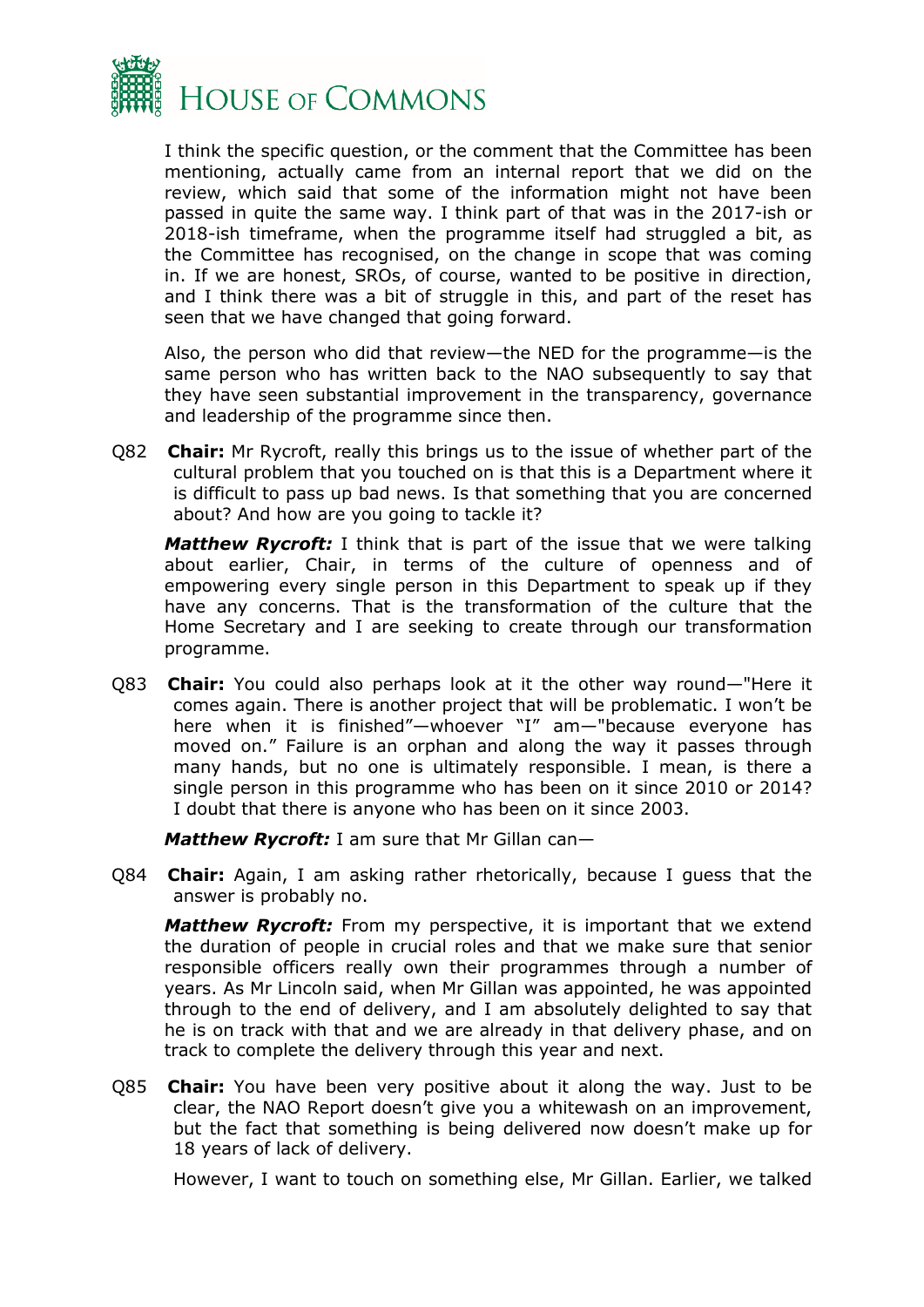

about ramping up the system and I have referred to the very useful figure 12 in the Report—your deadlines and your targets for June this year, which is only five months away. You were obviously resetting and testing in the middle of the covid-19 pandemic. Can you tell me whether that was positive, in that it gave you breathing space because you were not dealing in live time with many passengers and people, or whether it has caused problems in delaying aspects of the roll-out?

**John Gillan:** Could I refer back to the question you asked about the number of users of the new system today? I can confirm that figure is now 300 users, so we are still some way short of the 7,000 that we are aiming for, but I thought I would bring you up to date.

Q86 **Chair:** Thank you for offering up that number. That is a big target. Thank you for your candour, which we like on the Committee. On Covid-19, what has the impact been?

**John Gillan:** It has been a bit of both, Chair. There have been issues in relation to getting access to some of the rooms where the technology place. Those rooms are relatively small, and we have had to take into account the social distancing measures that we need. There have been some issues in respect of that.

Q87 **Chair:** You say there have been issues. Presumably you have still been able to access them. Is it a material delay, or are things just slightly slower?

**John Gillan:** It has just been slightly slower. We have had to work around it. We have our milestones on the programme; in delivering some of that, we have had to make allowances. There has been some slippage, but not significant enough to derail our delivery time.

Q88 **Chair:** Are you talking about days, weeks or months of slippage?

John Gillan: We are talking about days. We have recognised the issues, and we resolved them within a matter of days.

When we started the roll-out of Border Crossing, the passenger numbers were so low that they did not really test us on scaleability to the extent that we expected to have done by now, but that has its upside. It has given us more time. When you are rolling out technology, there are always teething problems, and it has given us more time to address those. I am pleased to say that on this roll-out, we have seen very few of those so far. Having rolled out Border Crossing to all 56 locations by the end of June, I can say that there has been a positive effect in dealing with the sort of scaleability issues that we had when we were rolling out Border Crossing 0.4. It has given us the time to do that in a graduated way. There are pluses and negatives from the impact of Covid-19.

Q89 **Chair:** Are you confident that the stability and availability problems have been tested enough for when that scale-up has to take place, or will that volume have to go through to really test the system?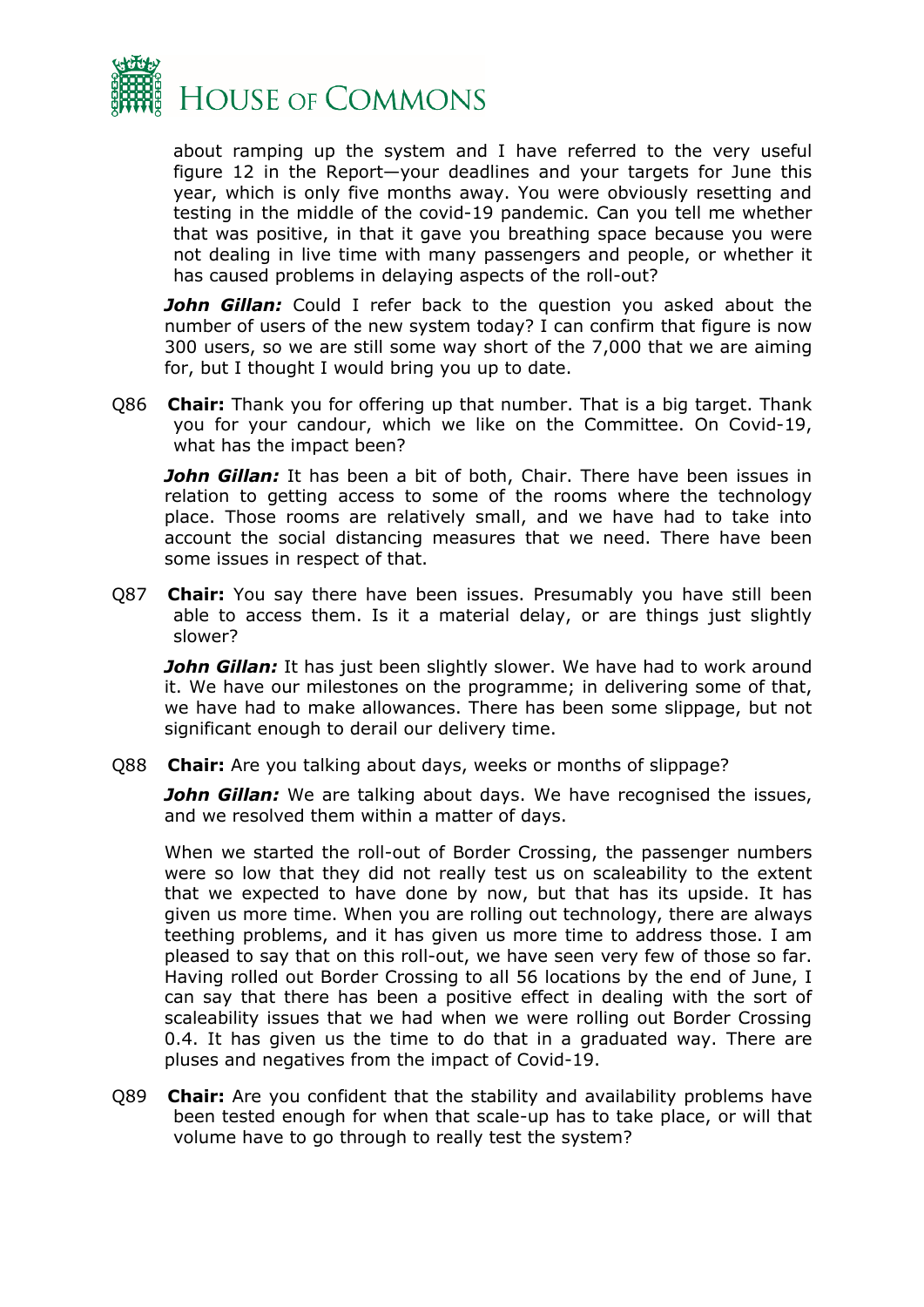

*John Gillan:* When we were rolling out Border Crossing 0.4, our aim had been to roll it out in an agile way—continuing to roll it out, but addressing any scaleability issues as we went. When we had to postpone that roll-out in March, it was because we recognised that there were some fundamental issues that needed to be addressed in scaleability. Between March and November this year, we have been working and testing to ensure that we have resolved those major problems. I now have far more confidence about the roll-out of that capability and, given where we have got to, the work that we have been able to do in testing over that period.

Q90 **Chair:** Mr Rycroft, one of the big problems—I have touched on this with ESN, which involves huge figures of money—for this programme is around funding. Keeping the legacy systems running for an additional three years costs £145 million. That is not really a good use of taxpayers' money. Have you got anything to say about that?

*Matthew Rycroft:* The National Audit Office is absolutely right to highlight that the full value for money of the originally designated programme was not met in those early years, but we are cracking on, as was said, with getting to the delivery phase in order to prevent any further overruns. The total additional cost to this programme as a result of the delays, the reset and so on is  $£173$  million. That is a very large amount of money, and we are doing everything we can to avoid that number going up any further.

Q91 **Chair:** Can you break that number down for us—the £173 million—in broad terms?

*Matthew Rycroft:* Perhaps I will pass on to Mr Gillan at this point.

**Paul Lincoln:** Maybe I should start, Chair. The £173 million takes account of the three areas that the permanent secretary set out at the beginning: the additional requirements as a result of leaving the EU, the change in the official secrets split, and responding to the approach that we have taken to targeting. The biggest chunk of that is just over £50 million associated with the changes that we needed for Border Crossing—changes associated with the approach to having to put in secret data centres, and a federated watchlist. There is another £20 million or so associated with the future border and immigration system, and then there are some additional costs around cyber-security and various other parts of the programme. In broad terms, they respond to the major changes that Mr Rycroft set out at the beginning of this session.

Q92 **Chair:** So the extra £20 million for border and immigration system changes has been laid on to this project specifically. Was it not able to cope with those sorts of changes anyway? Is it not just that you have an extra check to do? Can you walk us through why that change will cost £20 million? In simple terms, what technology or new software is there? We want to get an idea of how that is broken down.

**Paul Lincoln:** I will ask Mr Gillan to come in on that.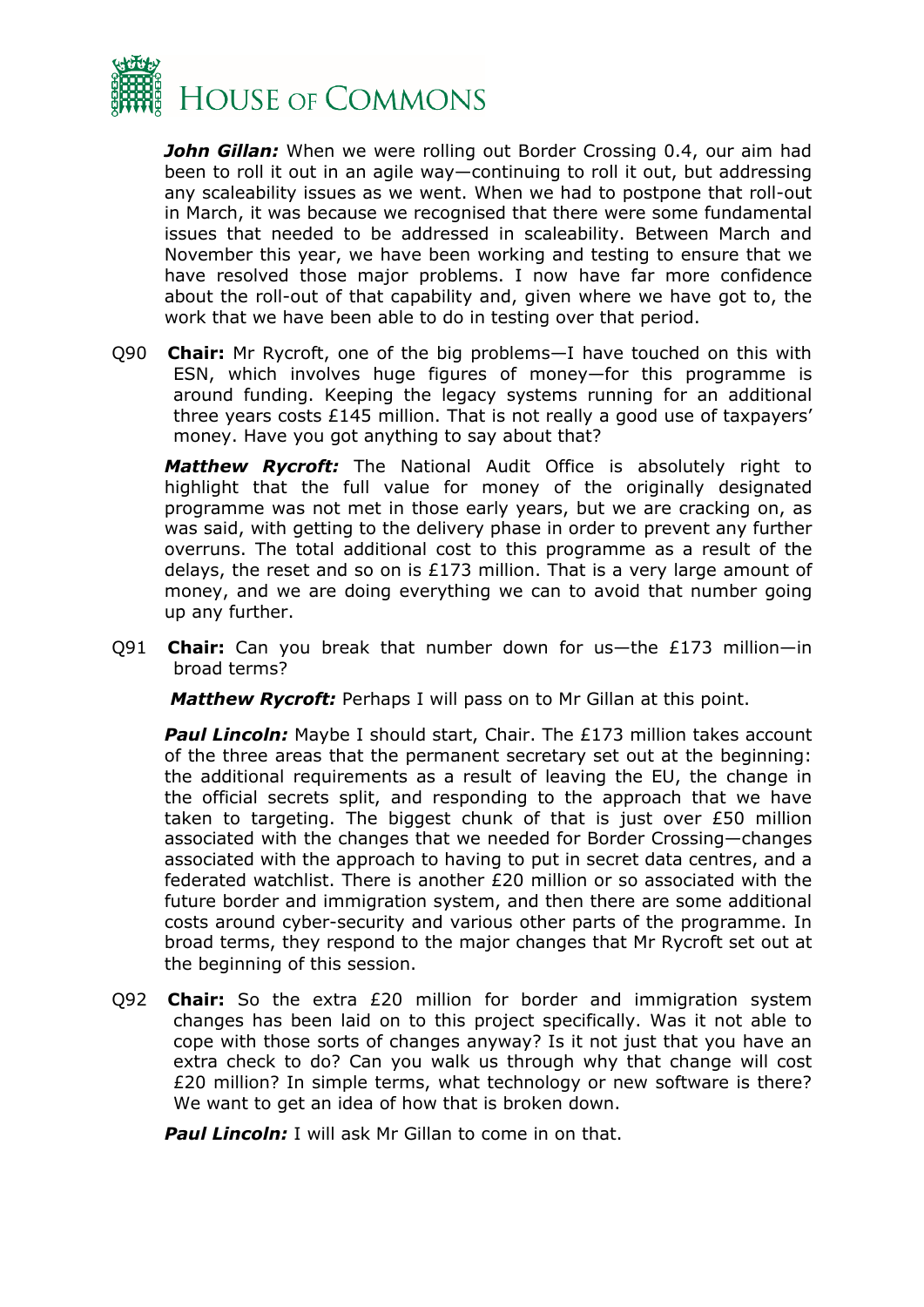

*John Gillan:* The new requirements included the ability to check individuals' status at the gate. We also wanted to make sure that we were connected to the Interpol system for lost and stolen documents. Of course, one of the big costs for us is the integration of the e-passport gates into the new Border Crossing system. That required not only an uplift in the operating system and the software, but the actual integration of the gates into border crossings. The Border Crossing system is an integrated system, connected to other systems; the security aspects around that are fundamental, and we need to attend to those also. Those are the additional costs that fall into that £20 million area.

Q93 **Chair:** It would be helpful if you could write to us with a full breakdown of that—and, indeed, with what the extra £50 million is for. Obviously, we may have to do some of the secret stuff differently, but you could write to us on the changes as a result of leaving the EU. Some of these checks would have been taking place anyway, so we are keen to see what the difference is. Can you commit to there being no further cost increases now that the scope is settled and the roll-out is beginning?

**Paul Lincoln:** As you say, Chair, the scope is settled and we are in delivery. We do not expect there to be any further cost increases, but should there be anything untoward, we are of course more than happy to write back to the Committee, setting out any issues.

Q94 **Chair:** It would be very helpful if we could agree with your Department a regular report back to this Committee. I will not say that it would save your appearing in front of us, but it might mean that we target our time in hearings with you more effectively. Can we get that commitment from you?

*Matthew Rycroft:* I am very happy to do that, of course.

**Chair:** Thank you very much, Mr Rycroft. Let's turn to Sir Geoffrey Clifton-Brown.

Q95 **Sir Geoffrey Clifton-Brown:** Mr Rycroft, we can see from that last exchange how a simple change in scope—namely, the classification of data, some of which was secret—not only increased the costs of this project but led to considerable delays. Could we have an undertaking from you that if, on any of your major projects, either your Department or another Government Department tries to introduce a decision that changes the scope, it will be properly considered—the impact on an individual project like this?

*Matthew Rycroft:* Yes, absolutely.

Q96 **Sir Geoffrey Clifton-Brown:** Going back to my question on skills, it seems that you have lots of very good technical people, whether it be IT people, experts in the law or experts in dealing with criminals at the border, but on a project like this, there does not seem to be the proper leadership skills, whether from project managers or whoever, to bring all those individual talents together and say, "This is how we need to deliver the entire project." I am sure that if that had happened much quicker,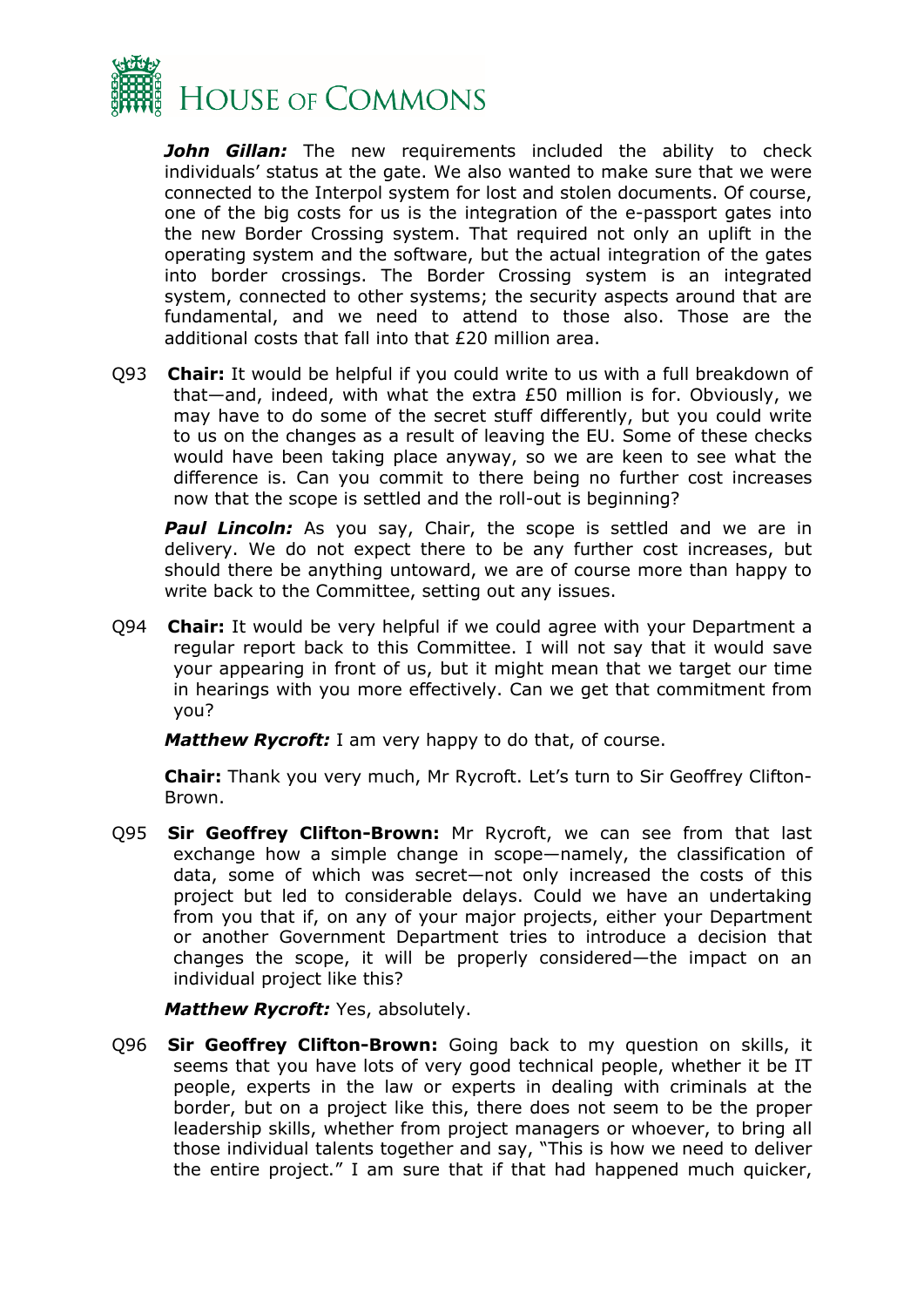

the project would have been delivered by now.

*Matthew Rycroft:* What you are describing, essentially, is the role of the SRO, the person who brings together—

Q97 **Sir Geoffrey Clifton-Brown:** Yes, but the problem is that the SRO has been largely—I don't want to minimise this—plucked out from doing something else, instead of being someone with the right skills to deliver a particular project.

*Matthew Rycroft:* One of the things that we are doing across the portfolio is ensuring that all our SROs and others have the appropriate training through the Major Projects Leadership Academy, which the Cabinet Office runs. It is now increasingly a requirement for our SROs on our major programmes to have that sort of background, so that they do not just know how to do generic civil service leadership, if you like, but have the very particular requirements to which you are alluding, and can bring together all the different elements of a major programme like this one.

Q98 **Chair:** Sir Geoffrey, I feel that I should bring in Mr Gillan here, because you might have inadvertently maligned him. What I think you were saying, Sir Geoffrey, was that over time we have seen many SROs before this Committee on some of these projects who were not skilled in an area, and yet had become SROs. Mr Gillan, would you like to say anything about your skills before I go back to Sir Geoffrey?

**John Gillan:** Thank you, Chair. My leadership skills have been honed across a number of delivery programmes, going right back to leading one of the security projects for the Olympics, leading up to London 2012.

On the points that Sir Geoffrey was making about co-ordinating the technology with the leadership, that is one of the areas since reset that we have focused on very strongly. We have a wide number of technically skilled people. We have the leadership to a certain level within the programme, but then at technical delivery level, at programme delivery level and at my level as the SRO, we pull together that decision-making process.

More than that, we have robust governance, with a number of groups looking to make sure that all those work, and that the different areas of the programme are pulled together. In fact, the non-executive director, Chris Pearson, who carried out the review, commented when he wrote to the National Audit Office in October last year on the fact that there was now a good opportunity in the programme. With technical issues, where they are taken and reported on, there is an opportunity to raise questions and concerns and to challenge the team. It is one of the areas that we have really focused on, and it is actually one of the areas that gives me most confidence in the roll-out—in the capability, and in the deliverability of it.

Q99 **Sir Geoffrey Clifton-Brown:** Mr Gillan, I should make it quite clear that I was not impugning your particular skills; we don't yet know whether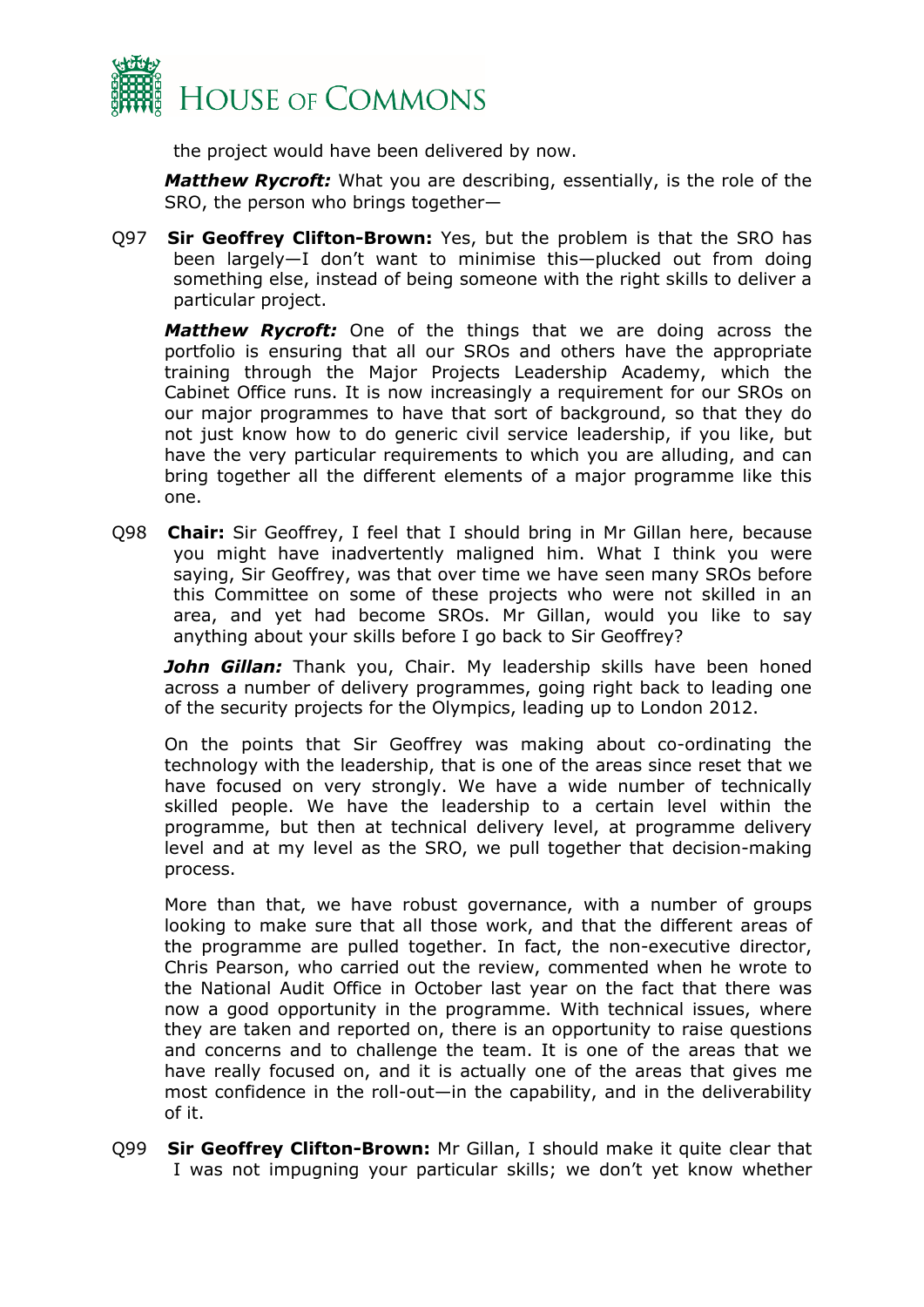

you have the right skills—the jury is still out. The proof is in the pudding as to whether you deliver this project on time and on budget.

**John Gillan:** Absolutely, Sir Geoffrey.

**Chair:** And we will have you back, Mr Gillan, whatever happens.

Q100 **Sir Geoffrey Clifton-Brown:** May I ask Mr Lincoln something? I know that you have given us lots of assurances that this project will be delivered on time, and we all sincerely hope that it is, but if it is not, what are the contingencies?

**Paul Lincoln:** That is a very good question, Sir Geoffrey. There are already some contingencies in the programme, as you would expect, for individual component lines within the critical path, as part of the default. On top of that, while we would not want or expect to, we could extend further the contracts associated with the Warnings Index and Semaphore, but I am very conscious of the Chair's comments about running on legacy systems in that regard. So, while contingencies are in place to deal with that, we do not expect, nor want, to use them.

#### **Sir Geoffrey Clifton-Brown:** Thank you.

Q101 **Peter Grant:** Mr Lincoln, may I follow up on your last answer, please? Do you have absolutely cast-iron guarantees in writing from the providers of your legacy systems that they will allow you to extend the contracts, if necessary, after I think March or April 2022, when most are due to be switched off?

**Paul Lincoln:** I will come to Mr Gillan on the specifics of what we have in contractual arrangements, but certainly I have had assurances from the team that we are capable of extending those, if required. Mr Gillan, do you want to offer any further comment?

*John Gillan:* Yes. We expect to give notice to one of our major contracts in October; we will look to end the contract on the Warnings Index. If we need it, we have an extension clause built into that contract, which can take us further, into 2022s, but I am confident that that will not be the case, given our position in terms of the Border Crossing roll-out and the way we have prioritised the delivery of our watchlist management capability. Rather than doing that all in one go, we have phased it in, so that we know that if there are certain elements that we don't have in place by April 2022, we will still be able to get off that contract and end our reliance on the Warnings Index.

Q102 **Peter Grant:** What are the cost implications if you do have to extend any of these contracts?

**Paul Lincoln:** [Inaudible]—Mr Gillan go down the short route. One of the things we said, and that I think the NAO say in their Report, is that we would not want to be in a position to run these on. If we were to run them on instead of, for example, continuing with this programme, it would cost an additional £130 million over the 10 years of the programme, so it is critical that we move away from this. In some ways, it may be a bit of a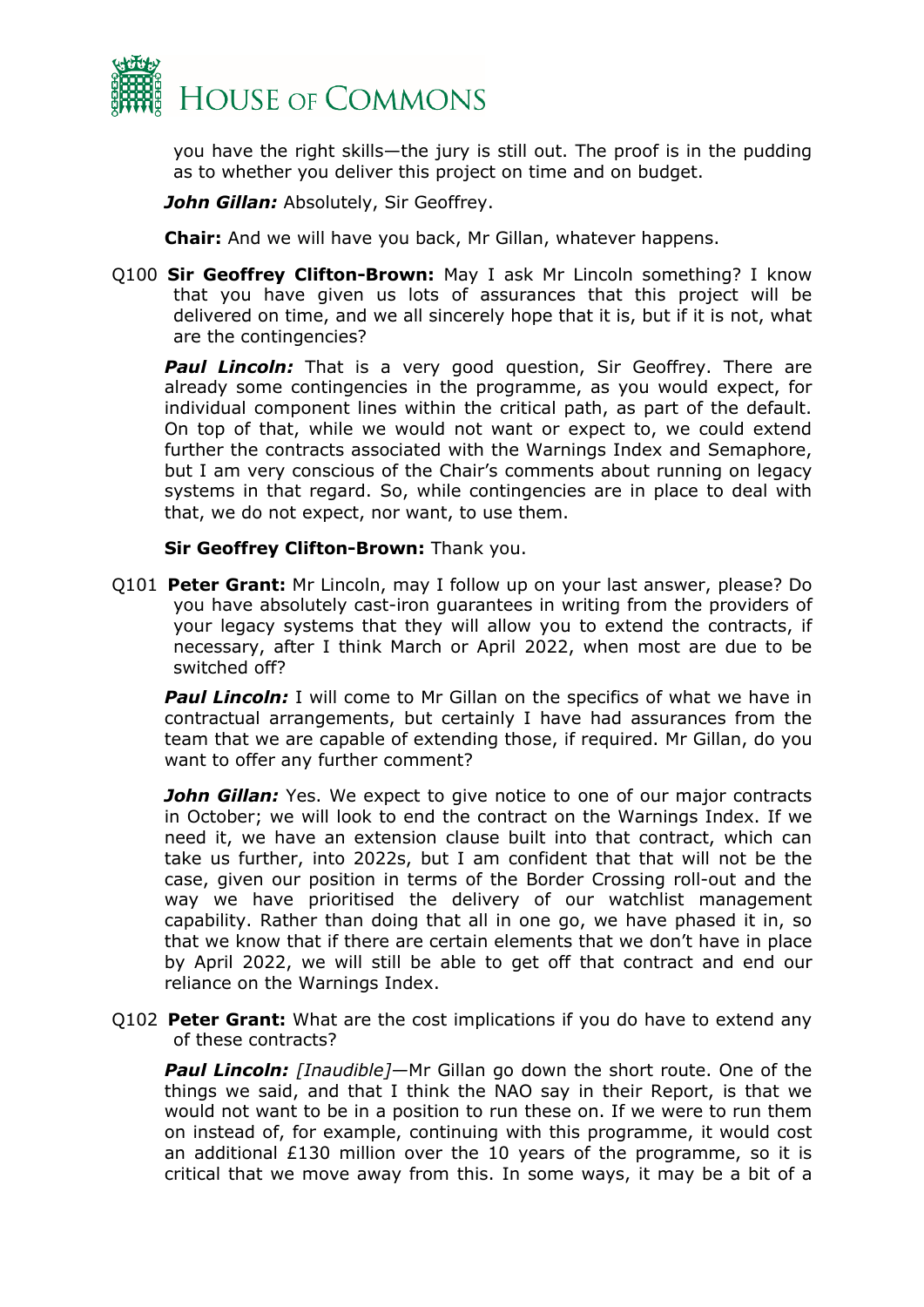

moot point; in 10 years' time the Warnings Index will be 36 years old and, as the NAO point out, it would be very difficult to sustain then.

Q103 **Peter Grant:** The NAO said in their Report that some of the capability that was originally going to be delivered by the border systems will now be picked up by other systems being developed by the Home Office—for example, the Data Futures programme. How concerned are you that the success of the entire electronic Digital Services at the Border programme is so dependent on a completely different programme in the Home Office?

**Paul Lincoln:** I will put this into a couple of parts. This Digital Services at the Border programme is continuing its delivery. The new programme, Cerberus, is not just the additional capability scope from DSAB that was being moved out; it will provide greater benefits than that. The separate, additional scope is doing very well, in terms of technical design and delivery against its milestones. A business case has been signed off.

Q104 **Peter Grant:** How much of the work that was done on the systems that were not taken forward have you been able to take into, for example, the new Cerberus system, and how much of that work was just lost and had to be written off as wasted money?

**Paul Lincoln:** It is a very good question, Mr Grant, and I am glad to say that the Department did not write off any costs associated with these programmes. All the work that we have done is being taken forward in one way, shape, form or another, into other parts of the programme. That was a key element of where we took this programme forward.

Q105 **Peter Grant:** When do you expect the Data Futures programme to be operational? Are you still looking at 2023-24 on that one?

*Paul Lincoln:* There are different elements of that coming in. We expect the key part associated with the scope in Digital Services at the Border to come in in '22-23.

Q106 **Peter Grant:** You mentioned contingency plans; does that also apply to any failure to have Data Futures operational in time?

**Paul Lincoln:** The key part of the other work that we have done in relation to Digital Services at the Border is the re-platforming of Semaphore, which will allow that to continue for some considerable time if it needs to, whereas with Cerberus we are trying to provide a more advanced capability, so there is still some contingency allowable in that process.

**Peter Grant:** The NAO Report has said that if Border Crossing was, for any reason, "not available there would be a risk of disruption at the border." I know that you have started to implement Border Crossing—I think the Chair referred to it—but it is obviously dealing with a very, very low number of passengers just now. What evidence can you point to that gives us assurance that when passenger numbers start to return to normal, the Border Crossing system will be able to cope?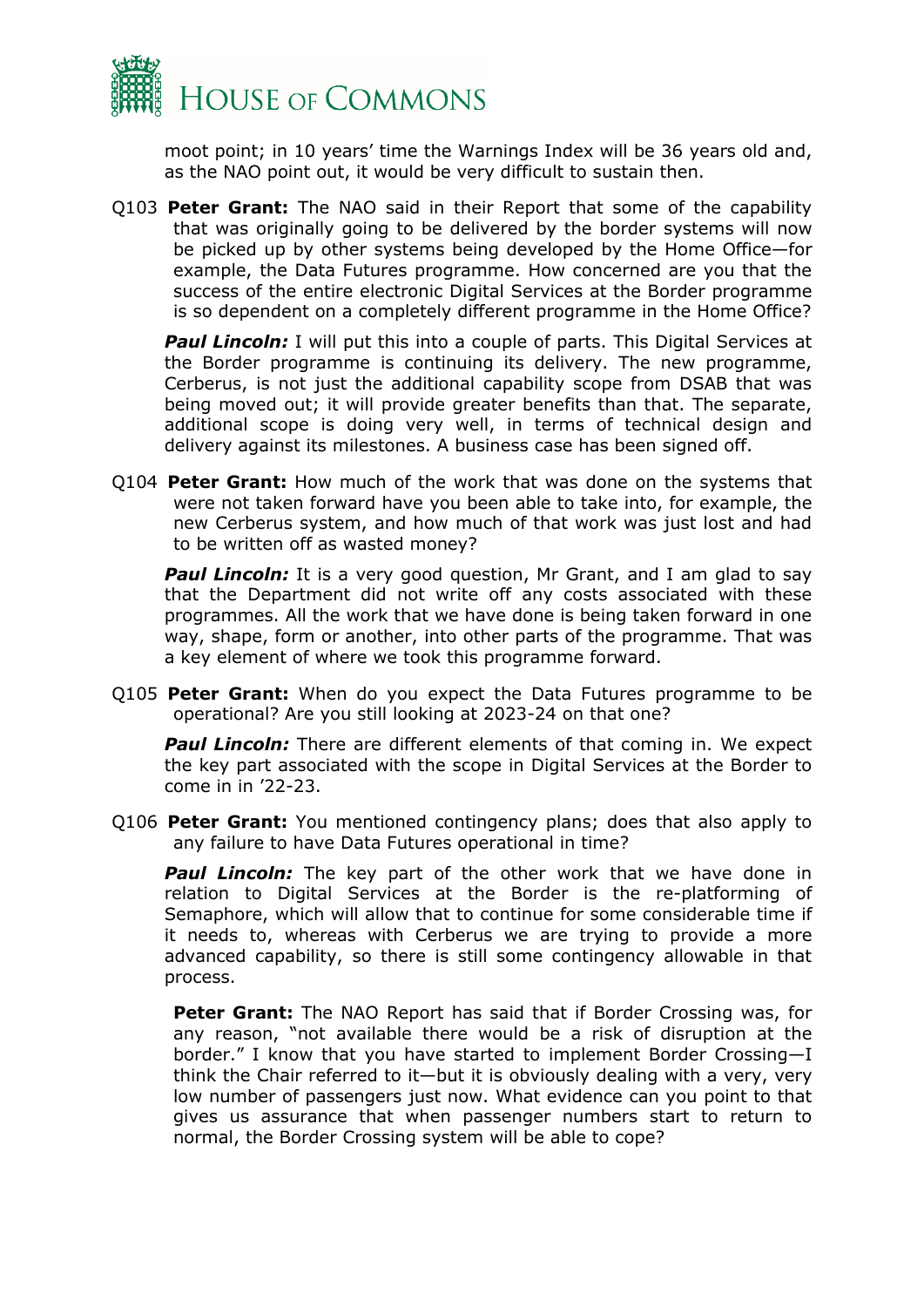

**Paul Lincoln:** Again, thank you for your question, Mr Grant. In normal times—a couple of years ago—we were seeing 140 million or 145 million passengers coming through a year. The scaling in figure 12 of the NAO Report, which talks about 1,050 searches required per minute, is already at a scale that would exceed that which we would have seen on the busiest day at Heathrow. On the capability itself—and it seems somewhat unlikely that we would need that level—it would not fail; it would just slow down slightly in terms of the processing time. Also, as I explained to the Committee, we have built in a 6% annual increase, as required in terms of total passenger numbers, from that 140 million-ish baseline.

Q107 **Peter Grant:** What kind of disruption would we be looking at at the border if for any reason the system failed or slowed down too much?

**Paul Lincoln:** Sorry, Mr Grant. Could you repeat the question?

**Peter Grant:** I am referring to the fact that the NAO Report says: "If Border Crossing were not available there would be a risk of disruption at the border." What exactly does that mean?

**Paul Lincoln:** We currently have a system, as you know—a Warnings Index—and if that is not available we revert to other fallbacks, which the Chair referred to. We still have the capability at the moment to go back to alternative methods, and we are building into the new Border Crossing a disaster recovery capability as part of that as well.

Q108 **Peter Grant:** Mr Rycroft, how can we be confident that the entire system will cope with, for example, changes that have happened as a result of Brexit? How can we be sure that it will deliver on the Government's objectives as a result of having left the European Union?

*Matthew Rycroft:* We have been working hard on the design ever since the referendum, and, as Mr Gillan said earlier, since we knew what sort of impact on the border the particular type of exit was going to have. That is all now part of the design of the programme that is now entering the delivery phase. We have designed it in order to answer your question affirmatively.

**Paul Lincoln:** It is also designed to be future-proofed. It basically does a federated check against individual watchlists rather than a single pool, which allows for us to take into account any form of immigration system that any Government might want to have in the future. Clearly, we are using this one for the ending of free movement and for the Australian points-based system that the Government has implemented.

Q109 **Peter Grant:** A very common problem that we have on the Public Accounts Committee is that we bring in people such as yourself to give us assurances, and all too often we find out later that those assurances are not delivered. So we bring them or their successors back in, and the successors say, "That is why those assurances were not delivered, but I can now assure you that my assurances will be delivered."

I mentioned earlier that in 2016 we were given very firm assurances that a couple of significant parts of this system would be operational in a year.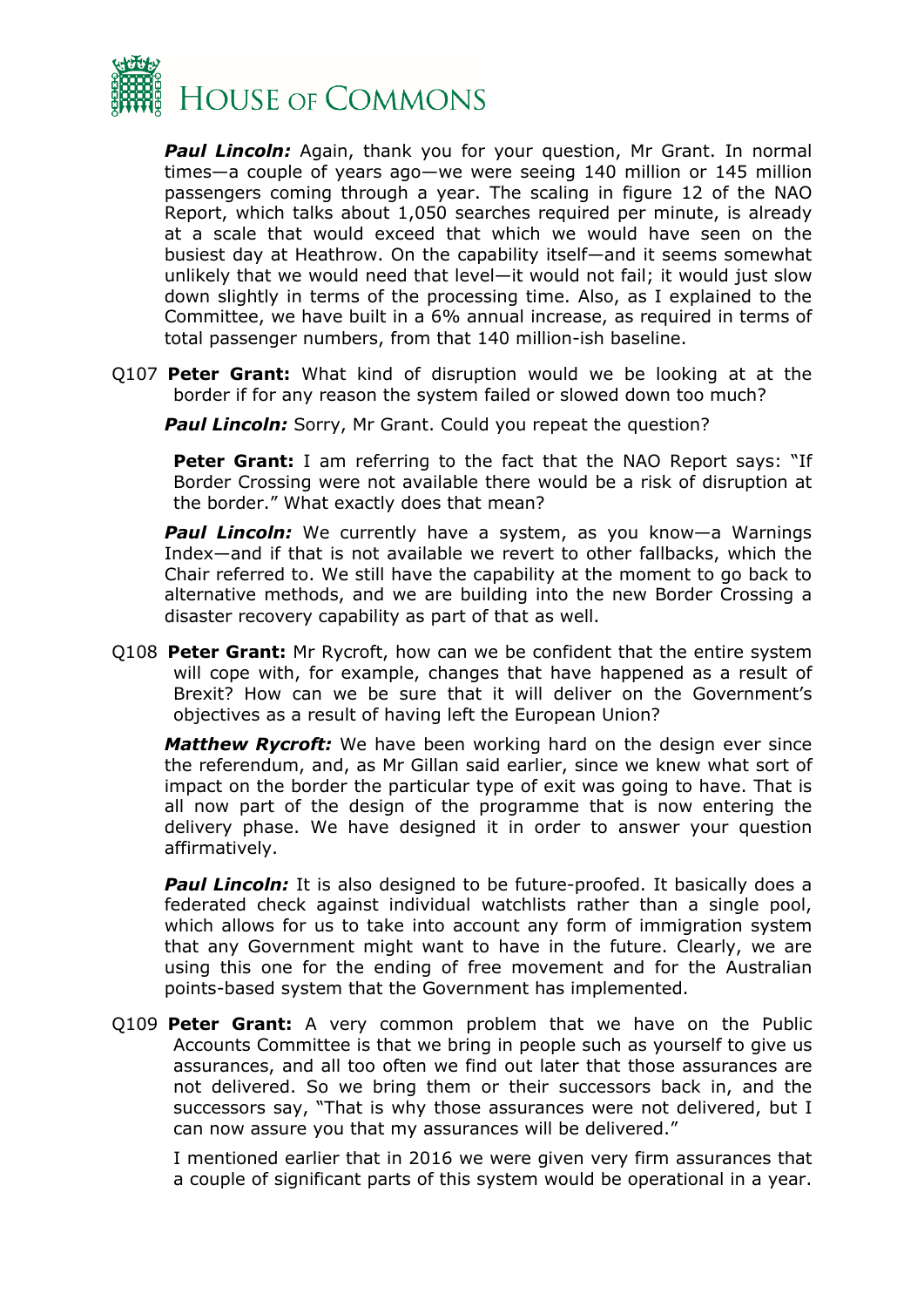

Almost five years later, they have not been delivered, and to some extent have not been delivered at all. What is different about the assurances that you are giving us now that makes them more credible and more reliable than the assurances that your predecessors gave the Committee in 2016?

*Paul Lincoln:* The biggest change in this was the decision to leave the EU. That is a significant change in comparison with the assurances that any predecessor would have given, in terms of a difference of 47 years of approach. I think that is the most significant factor, and, as Mr Gillan said, it took some time for the full requirements and impacts of that decision to be worked through into the programme.

*Matthew Rycroft:* If I could add one thing to Mr Lincoln's answer, we have acted on all five recommendations from the National Audit Office Report in front of the Committee today, and we have acted on the IPA review, and will continue to act on all of the lessons that we can learn from this programme.

Q110 **Peter Grant:** With hindsight, should the assurances we were given in May 2016 have come with a health warning that said, "None of this can be relied on if the United Kingdom wants to leave the European Union"? Effectively, that is what you are telling us, isn't it, Mr Rycroft—that the assurances would have been delivered if we had still been in the European Union? But despite the fact that that document was given to the Committee a month before the EU referendum, it made no mention of whether any of the assurances relied on the result of that referendum. With hindsight, would it have been fairer or more accurate to have made that provision in the Treasury minute?

*Matthew Rycroft:* I think, Mr Grant, with the benefit of hindsight it is absolutely fair to say that the UK's departure from the EU was one of the things which required the reset—which required this programme to look again at its scope and its delivery, and I am very glad that in 2019 we did do that.

Q111 **Sir Geoffrey Clifton-Brown:** Can I just come in and follow Mr Grant's question to you, Mr Rycroft? The final sentence of paragraph 25 on page 13 of the Report says: "And there are wider risks to value for money if it cannot successfully integrate Border Crossing, Semaphore changes and other interdependent programmes in order to deliver its ambitions". What circumstances would that apply to?

*Matthew Rycroft:* I think what the National Audit Office were getting at was that, in addition to the £173 million that we were talking about, there is also the requirement to follow up through other programmes some of the capability which the original DSAB programme sought to deliver but which was taken out of scope. I think the NAO will quite rightly say that we need to make sure that we do deliver those additional capabilities through other programmes and, as Mr Lincoln has just said, we are taking those forward through, for instance, the Cerberus programme. But if, for some reason, we fail to do that, I think the NAO would be quite right to say that we had failed to deliver value for money.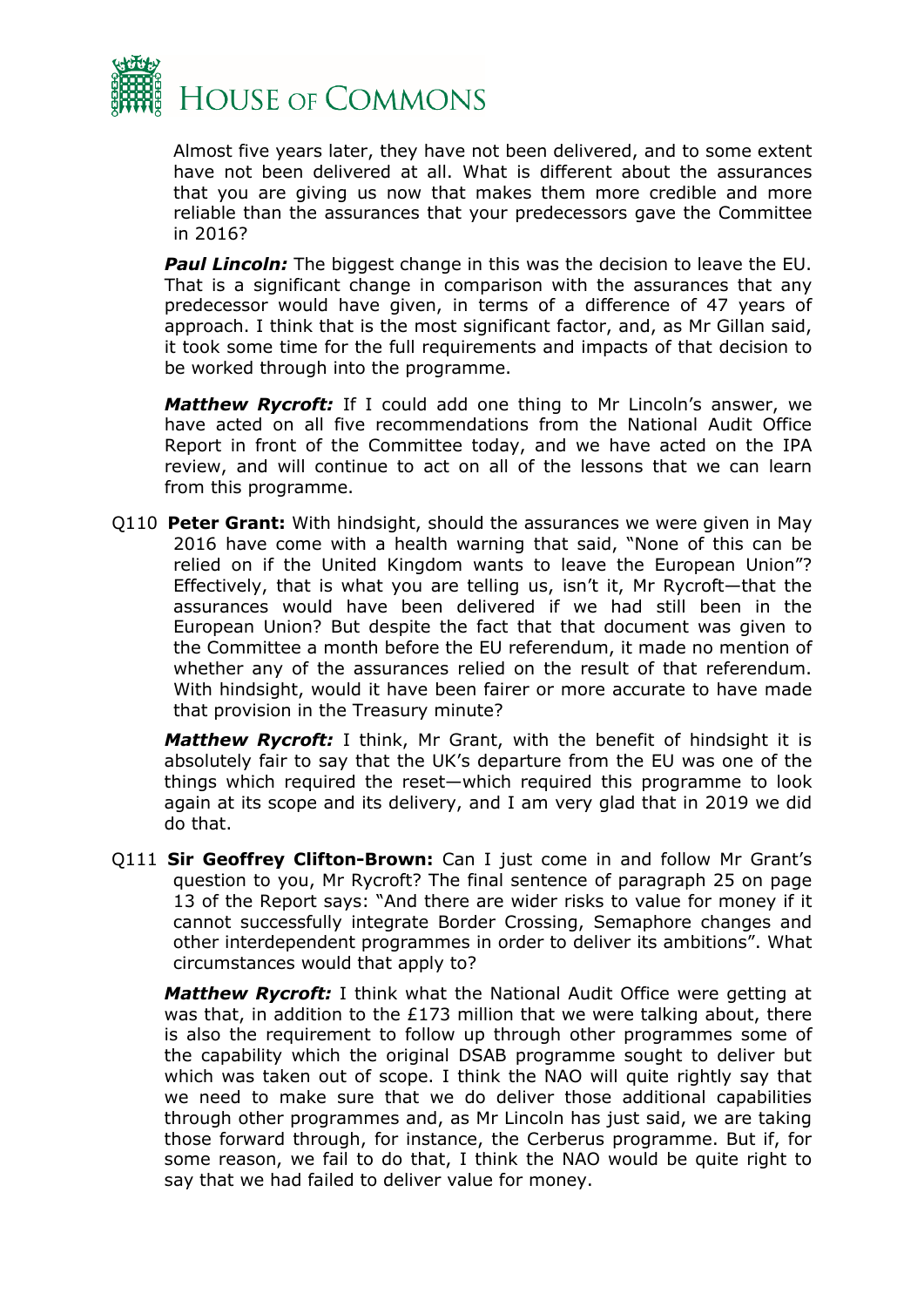

Q112 **Sir Geoffrey Clifton-Brown:** Looking into what this programme and other programmes could deliver, when they are all up and running and working properly what proportion of passengers coming into the UK do you envisage will be checked electronically, as opposed to manually, by your border control staff?

*Paul Lincoln:* Maybe I will take that question, Sir Geoffrey. We design the process such that actually, of course, 100% of passengers are already processed electronically in one way, shape, form or another, but of course we do maximise flow by using e-gates. It is a matter for Ministers what overall level of risk they are prepared to take in any given system. On where we are currently, I will go back to my roughly 140 million people who want to use the border: if you split that up in previous terms, roughly 80 million will be Brits, roughly 40 million would be EEA and roughly 20 million would be non-EEA. When the Government expanded the use of egates to the so-called B5JSSK cohort—the borders five, South Korea, Singapore and Japan—

Q113 **Chair:** Mr Lincoln, not everyone will know what the borders five is: could you just explain which countries they are?

**Paul Lincoln:** Yes, sorry, Chair: the USA, Australia, Canada, New Zealand and ourselves. When that was expanded, in theory 130 million of 140 million were in scope, minus families and children under 12, who are not allowed to use e-gates. That was a significant extension to the level of people that can be done.

The other thing that the Government is introducing in due course, as part of further digitising of the border, is the electronic travel authorisation, which will also allow further risk to be processed and targeted. Therefore, you may in due course see a higher number of people being digitised through rather than necessarily speaking to a frontline officer in the first instance.

Q114 **Sir Geoffrey Clifton-Brown:** In order that we can judge whether the system is working properly in the future: if this system is brought in and works properly in 2022, of those 140 million passengers coming in each year—I take the point that background checks are obviously electronic; of course that's true—my eyes would tell me when I came into Heathrow, pre-covid of course, that perhaps only a quarter go through the electronic gates and three quarters are checked manually by one of your officers. How could we expect that to change and how long will it take for these systems to come into operation properly?

**Paul Lincoln:** Actually, the numbers are quite the reverse. The vast majority of people will use e-gates, in terms of the proportion who are able to. I do not have the exact figure in front of me, but my recollection is that about 80 million used an e-gate in whichever year it was, so it is not the case that three quarters are seen by a Border Force officer. Increasingly, we have been pushing e-gates as the way forward.

The other relevant factor is that EEA nationals, who have been able to use an ID card up until now—about 30% of EEA nationals use an ID card—